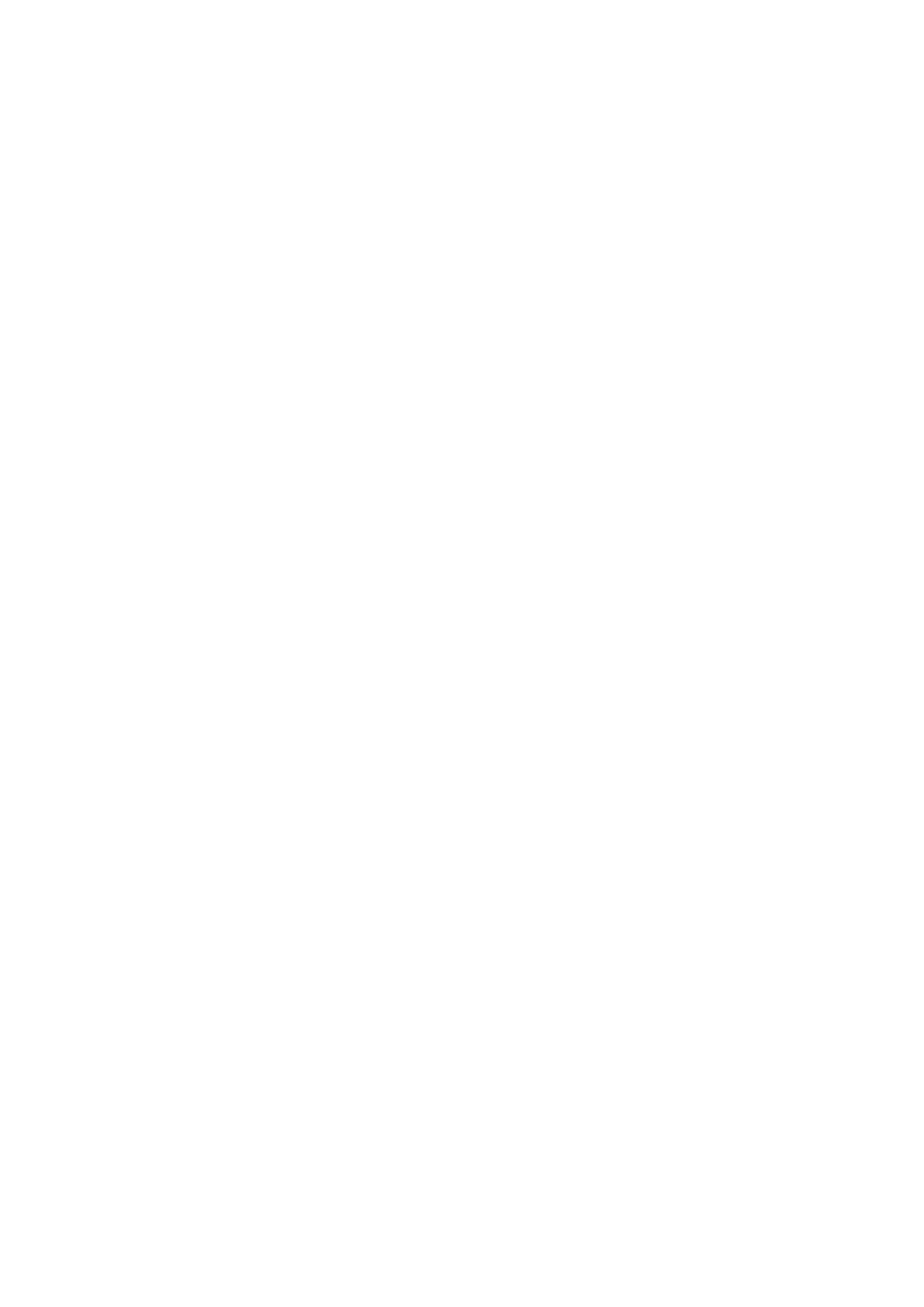OMB APPROVAL

OMB Number: 3235-0059 Expires: February 28, 2006 Estimated average burden hours per response 12.75

## **UNITED STATES SECURITIES AND EXCHANGE COMMISSION Washington, D.C. 20549**

## **SCHEDULE 14A**

Proxy Statement Pursuant to Section 14(a) of the Securities Exchange Act of 1934 (Amendment No. )

Filed by the Registrant  $\boxtimes$ Filed by a Party other than the Registrant o

Check the appropriate box:

- ☒ Preliminary Proxy Statement
- o **Confidential, for Use of the Commission Only (as permitted by Rule 14a-6(e)(2))**
- o Definitive Proxy Statement
- o Definitive Additional Materials
- o Soliciting Material Pursuant to §240.14a-12

Fair Isaac Corporation

(Name of Registrant as Specified In Its Charter)

(Name of Person(s) Filing Proxy Statement, if other than the Registrant)

Payment of Filing Fee (Check the appropriate box):

☒ No fee required.

o Fee computed on table below per Exchange Act Rules 14a-6(i)(4) and 0-11.

1) Title of each class of securities to which transaction applies:

2) Aggregate number of securities to which transaction applies:

 3) Per unit price or other underlying value of transaction computed pursuant to Exchange Act Rule 0-11 (set forth the amount on which the filing fee is calculated and state how it was determined):

4) Proposed maximum aggregate value of transaction:

5) Total fee paid:

o Fee paid previously with preliminary materials.

 o Check box if any part of the fee is offset as provided by Exchange Act Rule 0-11(a)(2) and identify the filing for which the offsetting fee was paid previously. Identify the previous filing by registration statement number, or the Form or Schedule and the date of its filing.

1) Amount Previously Paid:

2) Form, Schedule or Registration Statement No.:

3) Filing Party: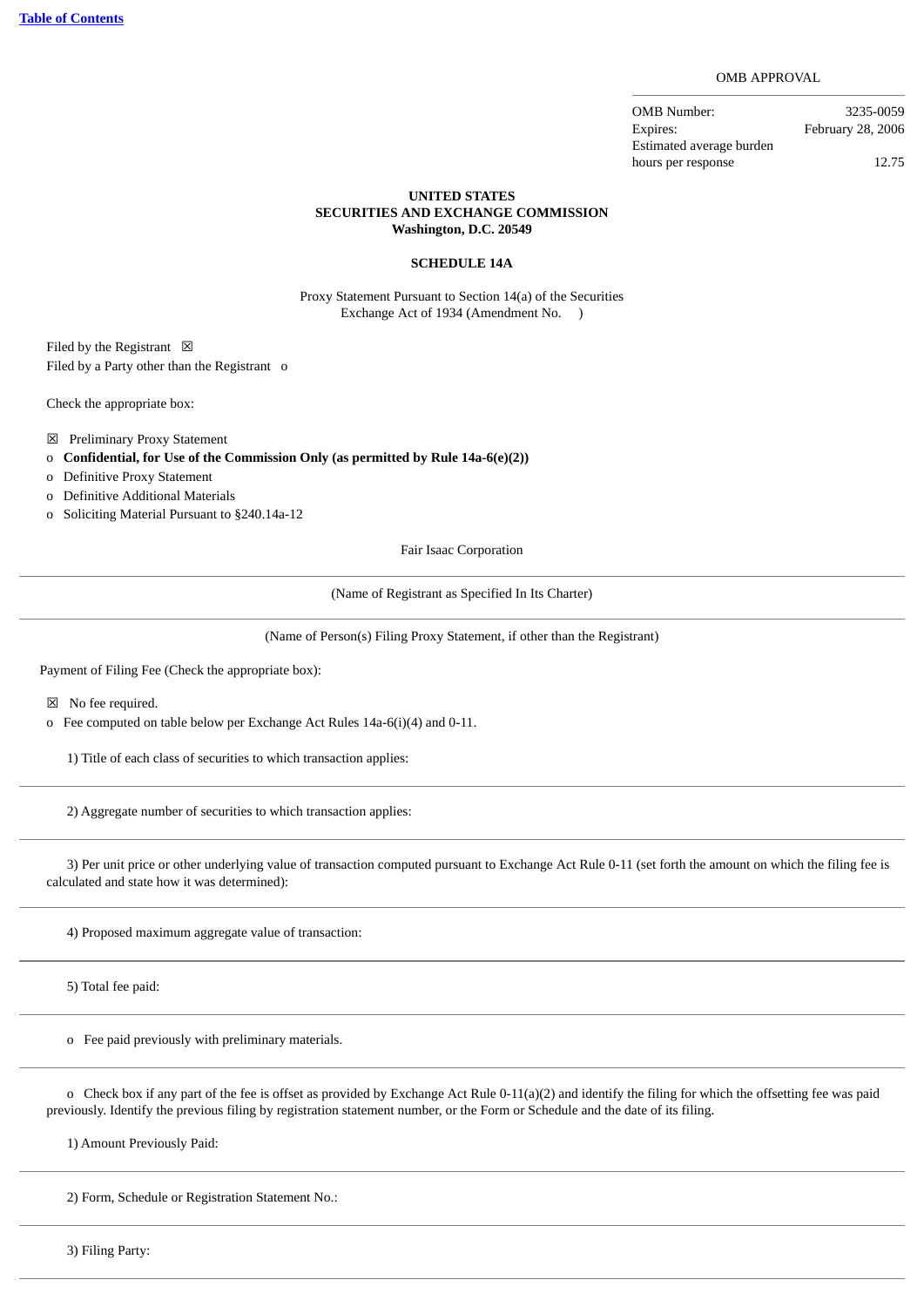SEC 1913 (02-02) **Persons who are to respond to the collection of information contained in this form are not required to respond unless the form displays a currently valid OMB control number.**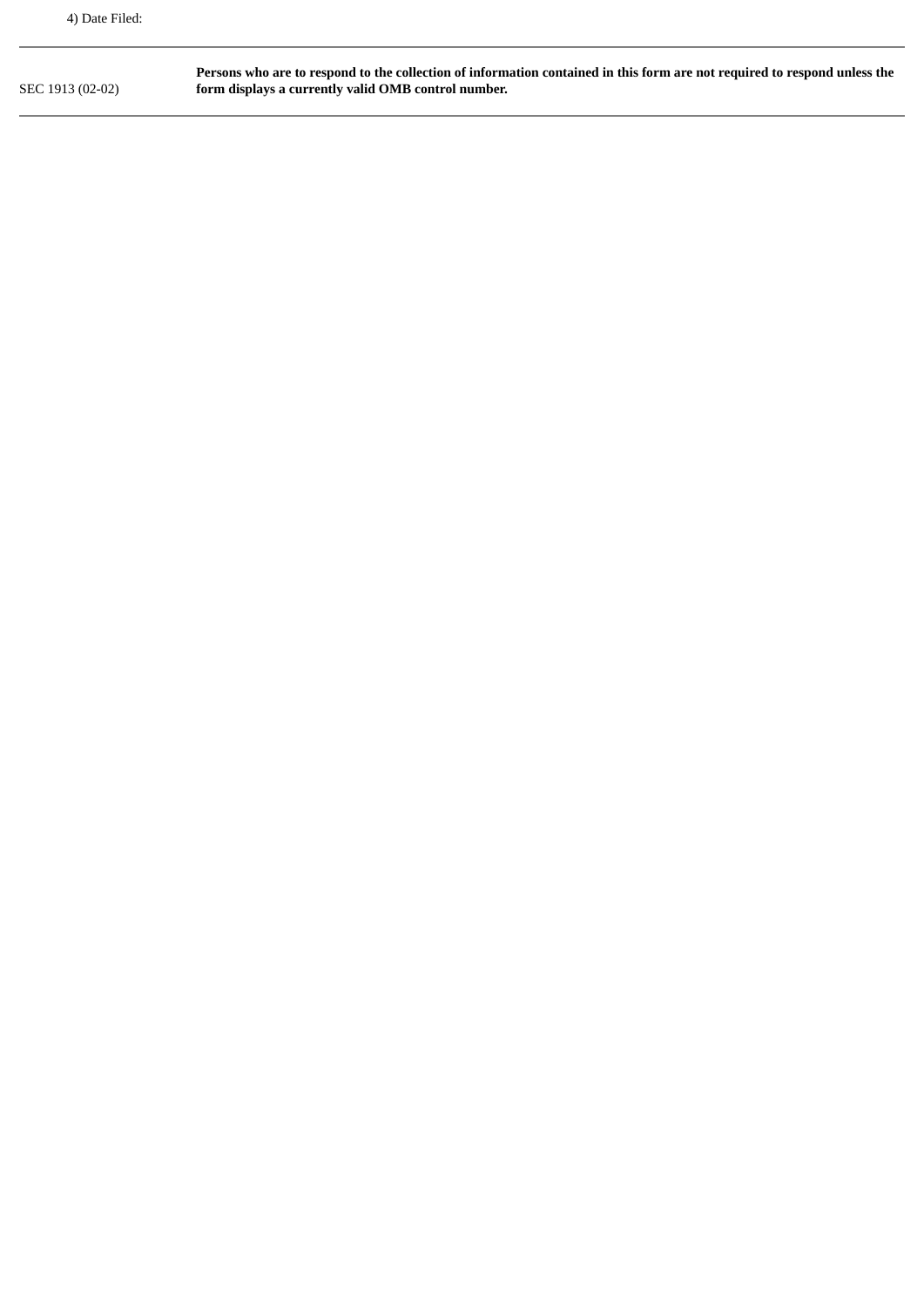

# **FAIR ISAAC CORPORATION**

# **NOTICE OF ANNUAL MEETING OF STOCKHOLDERS TO BE HELD FEBRUARY 2, 2004, AND PROXY STATEMENT**

# **Notice of Annual Meeting of Stockholders**

Please take notice that the Annual Meeting of the Stockholders of Fair Isaac Corporation will be held at the time and place and for the purposes indicated below.

| <b>TIME</b>              |                                                                                                                                                                                                                                                                                                                                                                                                                                                 | 9:30 A.M., local time, on Monday, February 2, 2004                                                                                                                                                                                                                                                                                                                                                                                                                         |  |  |  |  |  |
|--------------------------|-------------------------------------------------------------------------------------------------------------------------------------------------------------------------------------------------------------------------------------------------------------------------------------------------------------------------------------------------------------------------------------------------------------------------------------------------|----------------------------------------------------------------------------------------------------------------------------------------------------------------------------------------------------------------------------------------------------------------------------------------------------------------------------------------------------------------------------------------------------------------------------------------------------------------------------|--|--|--|--|--|
| <b>PLACE</b>             |                                                                                                                                                                                                                                                                                                                                                                                                                                                 | <b>Offices of Fair Isaac Corporation</b><br>200 Smith Ranch Road<br>San Rafael, California 94903                                                                                                                                                                                                                                                                                                                                                                           |  |  |  |  |  |
| <b>ITEMS OF BUSINESS</b> | 1.                                                                                                                                                                                                                                                                                                                                                                                                                                              | To elect eight directors to serve until the 2005 Annual Meeting of Stockholders and thereafter until their<br>successors are elected and qualified;                                                                                                                                                                                                                                                                                                                        |  |  |  |  |  |
|                          | 2.                                                                                                                                                                                                                                                                                                                                                                                                                                              | To amend our Restated Certificate of Incorporation to increase the total authorized shares of Common Stock<br>from 100,000,000 to 200,000,000;                                                                                                                                                                                                                                                                                                                             |  |  |  |  |  |
|                          | 3.                                                                                                                                                                                                                                                                                                                                                                                                                                              | To ratify the appointment of KPMG LLP as our independent auditors for the fiscal year ending September 30,<br>2004; and                                                                                                                                                                                                                                                                                                                                                    |  |  |  |  |  |
|                          | 4.                                                                                                                                                                                                                                                                                                                                                                                                                                              | To transact such other business as may properly come before the meeting or any adjournment thereof.                                                                                                                                                                                                                                                                                                                                                                        |  |  |  |  |  |
|                          |                                                                                                                                                                                                                                                                                                                                                                                                                                                 | All of the above matters are more fully described in the accompanying Proxy Statement                                                                                                                                                                                                                                                                                                                                                                                      |  |  |  |  |  |
| <b>RECORD DATE</b>       | You can vote if you were a stockholder of record at the close of business on Friday, December 5, 2003. A complete list<br>of stockholders entitled to vote at the Annual Meeting shall be open to the examination of any stockholder, for any<br>purpose germane to the Annual Meeting, during ordinary business hours for at least 10 days prior to the Annual<br>Meeting at our offices at 200 Smith Ranch Road, San Rafael, California 94903 |                                                                                                                                                                                                                                                                                                                                                                                                                                                                            |  |  |  |  |  |
| <b>ANNUAL REPORT</b>     | Our 2003 Annual Report, which includes a copy of our Annual Report on Form 10-K, accompanies this Proxy<br>Statement                                                                                                                                                                                                                                                                                                                            |                                                                                                                                                                                                                                                                                                                                                                                                                                                                            |  |  |  |  |  |
| <b>VOTING</b>            |                                                                                                                                                                                                                                                                                                                                                                                                                                                 | Your Vote is Important. We invite all stockholders to attend the meeting in person. However, to assure your<br>representation at the meeting, you are urged to mark, sign, date and return the enclosed proxy card as promptly as<br>possible in the postage-prepaid envelope enclosed for that purpose or follow the telephone voting instructions on the<br>proxy card. Any stockholder attending the meeting may vote in person even if he or she returned a proxy card |  |  |  |  |  |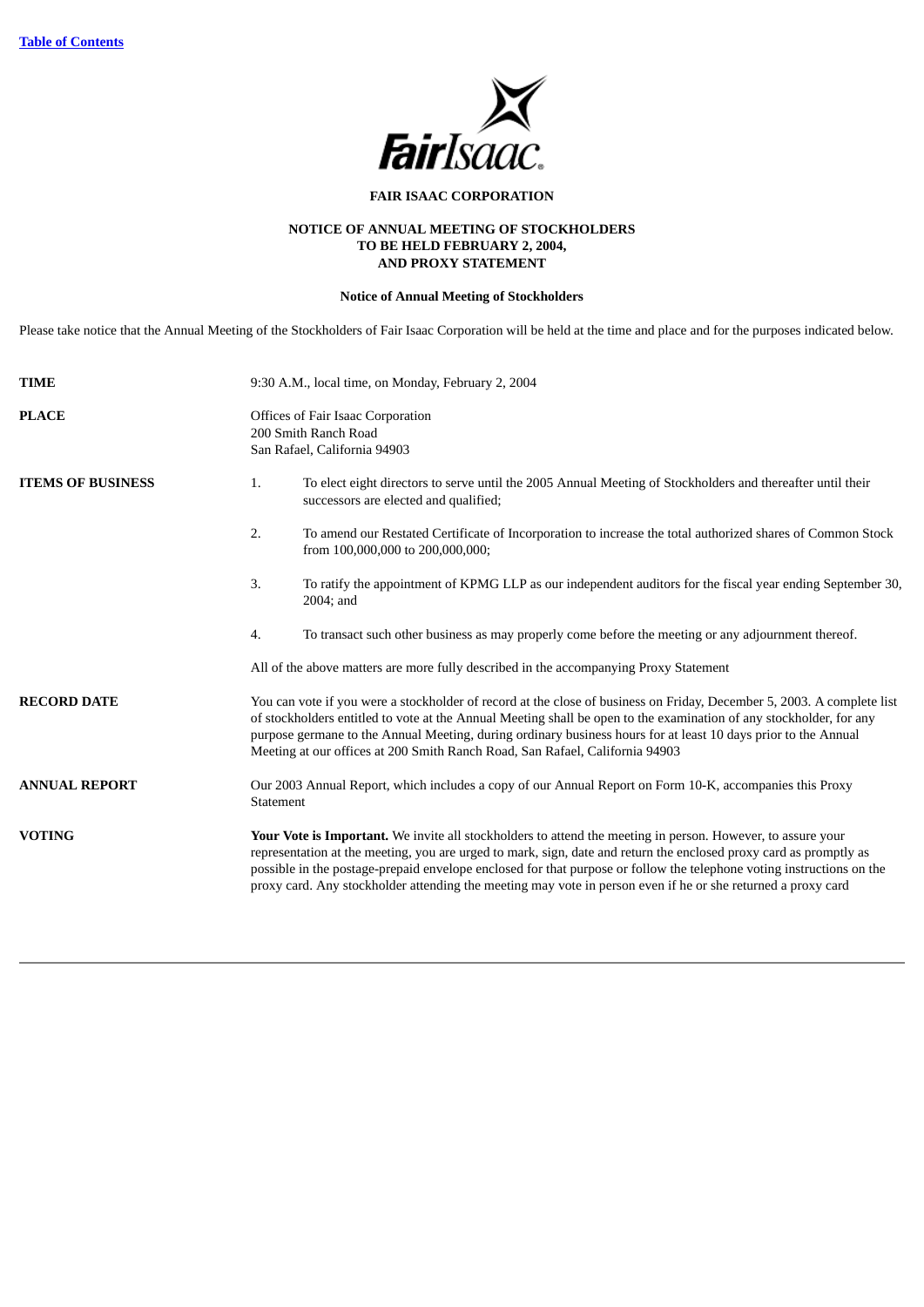ADMITTANCE TO MEETING Admittance to the Annual Meeting will be limited to stockholders. If you are a stockholder of record and plan to attend, please either detach the admission ticket from your proxy card and bring it with you to the Annual Meeting or present identification corresponding to your account name at the registration table located outside the meeting room. If you are a stockholder whose shares are held by a bank, broker or other nominee, you will be asked to attest to such ownership at the registration table prior to the Annual Meeting.

<span id="page-4-0"></span>January 8, 2004 **Andrea M. Fike** 

Vice President, General Counsel and Secretary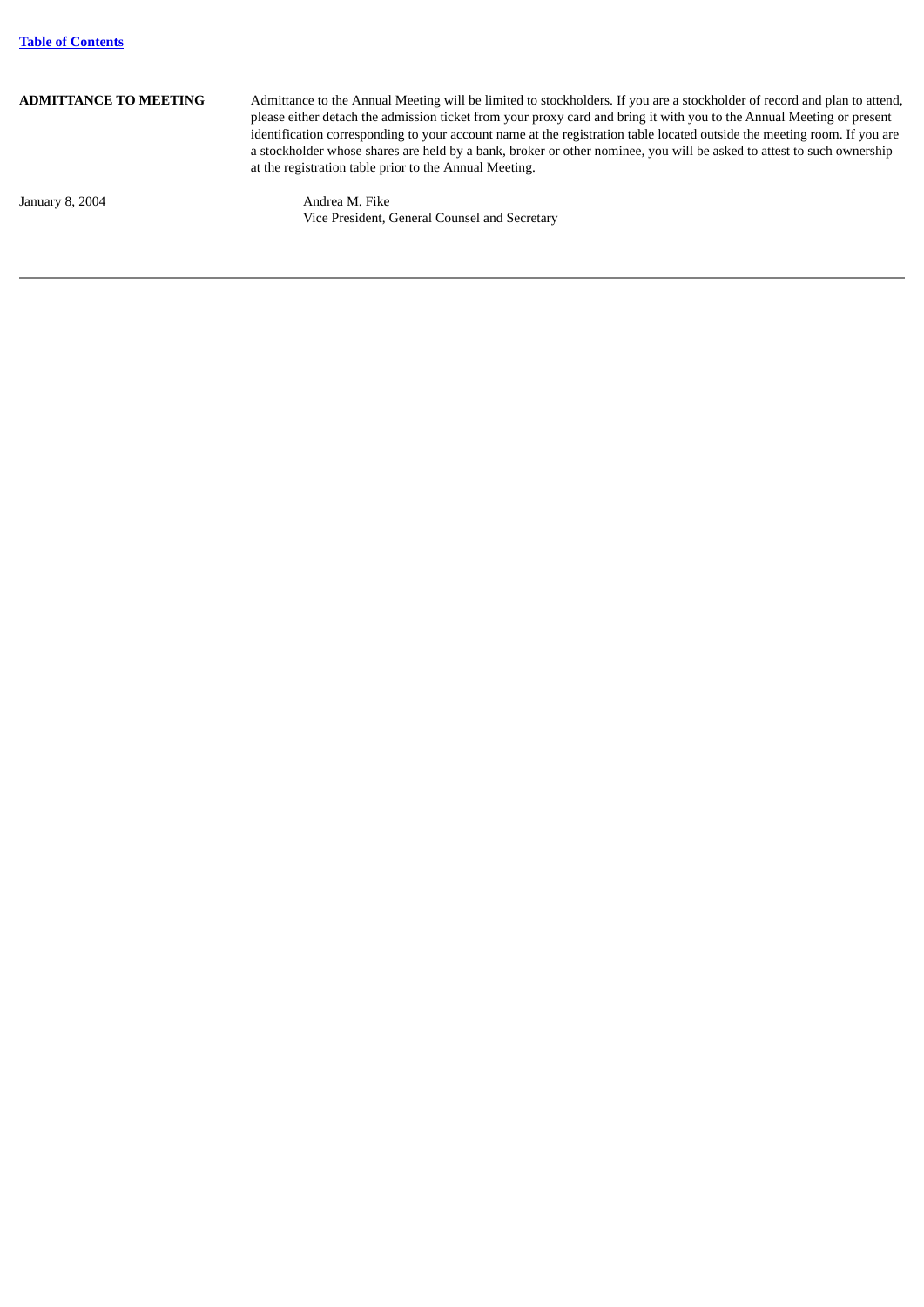# **TABLE OF CONTENTS**

PROPOSAL 1 [ELECTION OF DIRECTORS](#page-7-0) PROPOSAL 2 [APPROVAL OF AMENDMENT TO OUR RESTATED CERTIFICATE OF INCORPORATION](#page-10-0) PROPOSAL 3 [RATIFICATION OF INDEPENDENT AUDITORS](#page-12-0) [SECURITY OWNERSHIP OF CERTAIN BENEFICIAL OWNERS AND MANAGEMENT](#page-13-0) [EXECUTIVE COMPENSATION](#page-15-0) [REPORT OF THE AUDIT COMMITTEE OF THE BOARD OF DIRECTORS](#page-20-0) [REPORT OF THE COMPENSATION COMMITTEE OF THE BOARD OF DIRECTORS ON EXECUTIVE](#page-21-0) **COMPENSATION** [COMPARISON OF 5-YEAR CUMULATIVE TOTAL RETURN](#page-24-0) [OTHER BUSINESS](#page-25-0) [SECTION 16\(a\) BENEFICIAL OWNERSHIP REPORTING COMPLIANCE](#page-25-1) [SUBMISSION OF PROPOSALS OF STOCKHOLDERS](#page-25-2)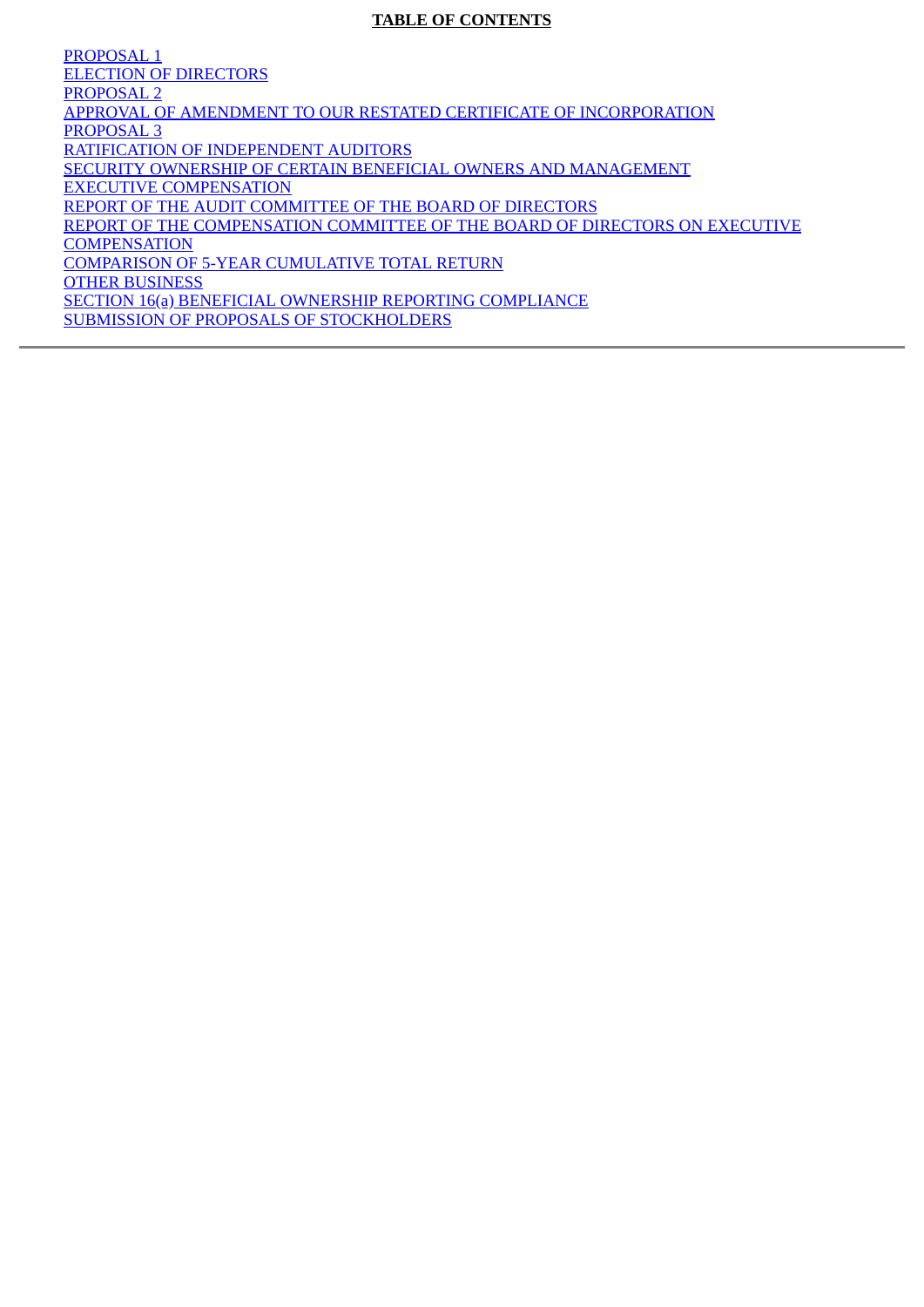## **Fair Isaac Corporation 200 Smith Ranch Road San Rafael, California 94903**

#### **Proxy Statement**

 This Proxy Statement is furnished in connection with the solicitation by and on behalf of the Board of Directors of Fair Isaac Corporation ("Fair Isaac," the "Company," "we" or "us"), a Delaware corporation, of proxies to be voted at our 2004 Annual Meeting of Stockholders (the "Annual Meeting") to be held on Monday, February 2, 2004, and at any postponement or adjournment thereof. A copy of our Annual Report to Stockholders for the fiscal year ended September 30, 2003, which includes a copy of our Annual Report on Form 10-K, accompanies this Proxy Statement. This Proxy Statement and the accompanying proxy card are being mailed to stockholders on or about January 8, 2004.

#### **Proxy Solicitation**

 The shares represented by the proxies received pursuant to this solicitation and not revoked will be voted at the Annual Meeting. A stockholder who has given a proxy may revoke it by giving written notice of revocation to our Corporate Secretary or by giving a duly executed proxy bearing a later date. Attendance in person at the Annual Meeting does not of itself revoke a proxy, however, any stockholder who attends the Annual Meeting may revoke a proxy previously submitted by voting in person. Subject to any such revocation, all shares represented by properly executed proxies will be voted in accordance with instructions on the proxy card. If no such specifications are made, proxies will be voted FOR the election of the eight nominees for director listed in this Proxy Statement, FOR the amendment of the Company's Restated Certificate of Incorporation, and FOR the ratification of the appointment of KPMG LLP as the Company's auditors for the fiscal year 2004.

 We will bear the expense of preparing, printing and mailing this Proxy Statement and the proxies solicited hereby and will reimburse banks, brokerage firms and nominees for their reasonable expenses in forwarding solicitation materials to beneficial owners of shares held of record by such banks, brokerage firms and nominees. In addition to the solicitation of proxies by mail, our officers and other employees may communicate with stockholders either in person or by telephone for the purpose of soliciting such proxies, and no additional compensation will be paid for such solicitation. We have retained D. F. King & Co., Inc. to assist in the solicitation of proxies at a cost of \$6,500 plus normal out-of-pocket expenses.

#### **Outstanding Shares and Voting Rights**

 Only holders of our Common Stock at the close of business on December 5, 2003 (the "Record Date"), are entitled to receive this notice and to vote their shares at the Annual Meeting. At the close of business on the Record Date, there were 46,909,965 shares of Common Stock, \$0.01 par value, issued and outstanding, and 11,673,402 shares of Common Stock were held as treasury stock by the Company. The shares held as treasury stock are not entitled to vote.

 Each share of Common Stock is entitled to one vote with respect to each matter to be voted on at the Annual Meeting, subject to the provisions regarding cumulative voting in the election of directors as described below. A plurality of the votes cast is required for the election of the eight nominees for director listed in this Proxy Statement under Proposal 1. The affirmative vote of a majority of the shares outstanding on the Record Date is necessary to approve Proposal 2, the amendment of our Restated Certificate of Incorporation to increase the number of authorized shares of Common Stock. Shares of Common Stock held in treasury are not considered outstanding for this purpose. The affirmative vote of a majority of the shares present or represented by proxy and entitled to vote is necessary to ratify Proposal 3, the appointment of KPMG LLP as our auditors for the fiscal year 2004. Abstentions will be counted toward a quorum and have the effect of negative votes with regard to Proposal 3. In the event that a broker indicates on a proxy that it does not have discretionary authority to vote certain shares on a particular matter, such broker non-votes will also be counted towards a quorum and will have the same effect as negative votes with regard to Proposal 3. All votes will be tabulated by the inspector of elections appointed for the Annual Meeting, who will tabulate affirmative votes, negative votes, abstentions and broker non-votes.

- 3 -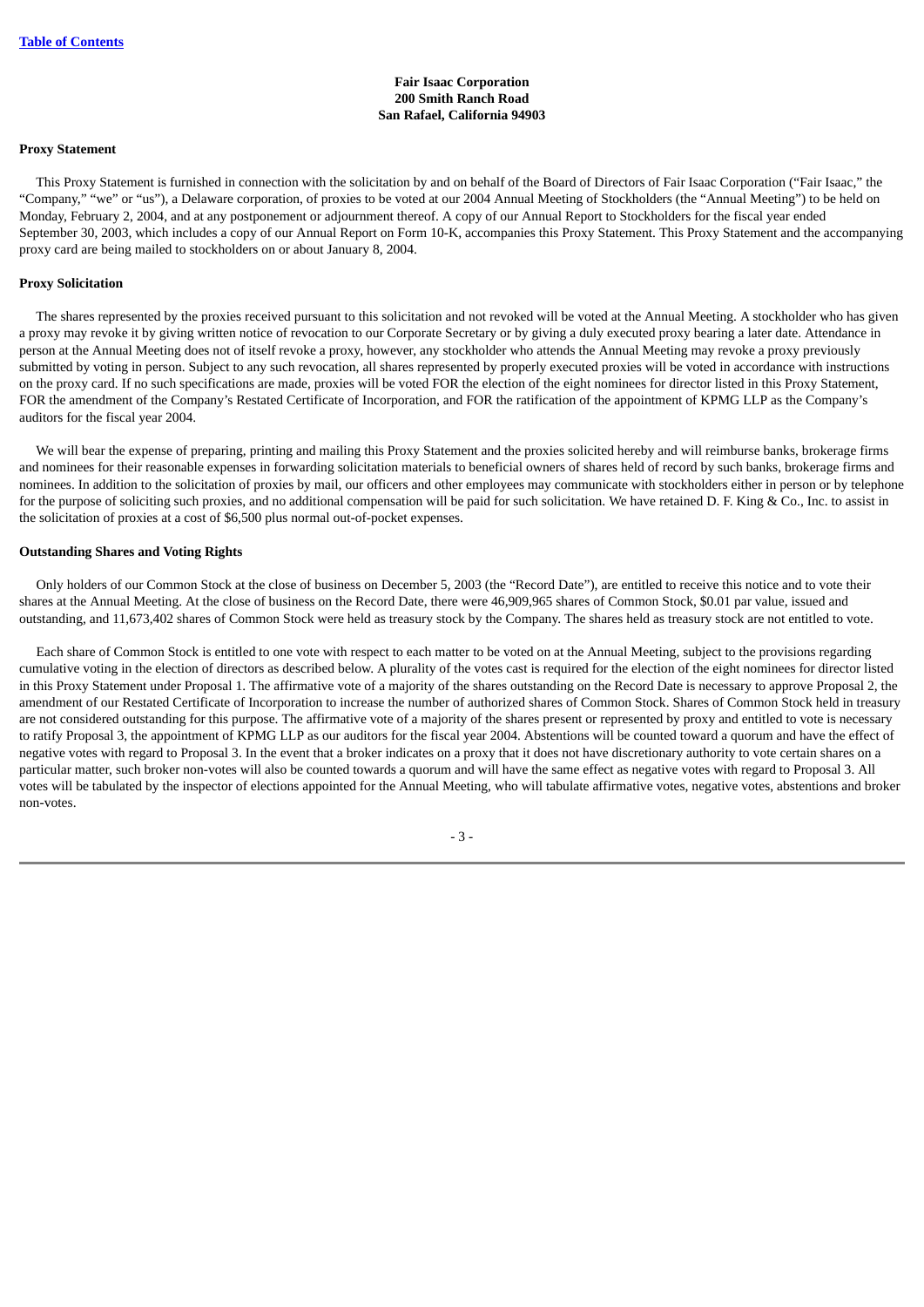As to the election of the directors, each stockholder is entitled to one vote per share multiplied by the number of directors to be elected, and the stockholder may cast all of such votes for a single candidate or may distribute them among the director candidates, or for any two or more candidates as the stockholder may see fit; provided, however, that no stockholder shall be entitled to cumulate votes unless the name or names of the candidate or candidates for whom votes are cast have been placed in nomination prior to the voting and the stockholder has given notice at the meeting prior to the voting of the stockholder's intention to cumulate votes. If any one stockholder has given such notice, all stockholders may cumulate their votes for candidates in nomination. The persons authorized to vote shares represented by executed proxies in the enclosed form (if authority to vote for the election of directors is not withheld) will have full discretion and authority to vote cumulatively and to allocate votes among any or all of our Board of Directors' nominees as they may determine or, if authority to vote for a specified candidate or candidates has been withheld, among those candidates for whom authority to vote has not been withheld.

## **PROPOSAL 1 ELECTION OF DIRECTORS**

## <span id="page-7-0"></span>**Nominees**

 Our Board of Directors currently consists of eight members. Our Board of Directors has nominated the following eight persons, all of whom currently serve as directors, for election as directors to serve until the 2005 Annual Meeting of Stockholders and thereafter until their respective successors are duly elected and qualified.

**A. George Battle.** Director since August 1996 and Chair of the Board of Directors since February 2002; member of the Audit Committee; Chair of the Governance, Nominating and Executive Committee; age 59.

From December 2000 until January 1, 2004, Mr. Battle served as Chief Executive Officer of Ask Jeeves, Inc. As of January 1, 2004, he became Executive Chairman of Ask Jeeves. From 1968 until his retirement in 1995, Mr. Battle was an employee and then partner of Arthur Andersen LLP and Andersen Consulting LLP. Mr. Battle's last position at Andersen Consulting was Managing Partner, Market Development, responsible for Andersen Consulting's worldwide industry activities, its Change Management and Strategic Services offerings, and worldwide marketing and advertising. Mr. Battle is a director of Ask Jeeves, Inc.; Barra, Inc.; and PeopleSoft, Inc. He is also a director of Alaska Travel Adventures; Masters Select Equity Mutual Fund; Masters Select International Mutual Fund; and Masters Select Value Fund. Mr. Battle is a Senior Fellow of the Aspen Institute. He is past President of the Board of Trustees of the Berkeley Repertory Theatre, past Chairman of the Board of the Head Royce School, and a national trustee of the Marcus A. Foster Educational Institute. Mr. Battle received an undergraduate degree from Dartmouth College and an M.B.A. from the Stanford University Business School.

## **Tony J. Christianson.** Director since November 1999; age 51.

Since 1980 Mr. Christianson has been a Managing Partner of Cherry Tree Investments, Inc., a private equity investment firm focused on application service providers, education businesses and information technology services companies. Mr. Christianson is a director of AmeriPride Services, Inc.; Capella Education Company; Dolan Media Company; Peoples Education Holding, Inc.; and Transport Corp. of America. He also serves as the chair of Adam Smith Company, a closely held investment company; and a director of Greenspring Companies. He received an undergraduate degree from Saint John's University, Collegeville, Minnesota, and an M.B.A. from the Harvard Business School.

**Thomas G. Grudnowski.** Director since December 1999; President and Chief Executive Officer; age 53.

Mr. Grudnowski joined the Company on December 2, 1999, as the Company's President and Chief Executive Officer. From 1972 until December 1, 1999, he was employed by Andersen Consulting LLP. He was named a partner in 1983, and his last position at Andersen Consulting was Managing Partner in charge of e-commerce ventures. Mr. Grudnowski received an undergraduate degree from Saint John's University, Collegeville, Minnesota.

 $-4-$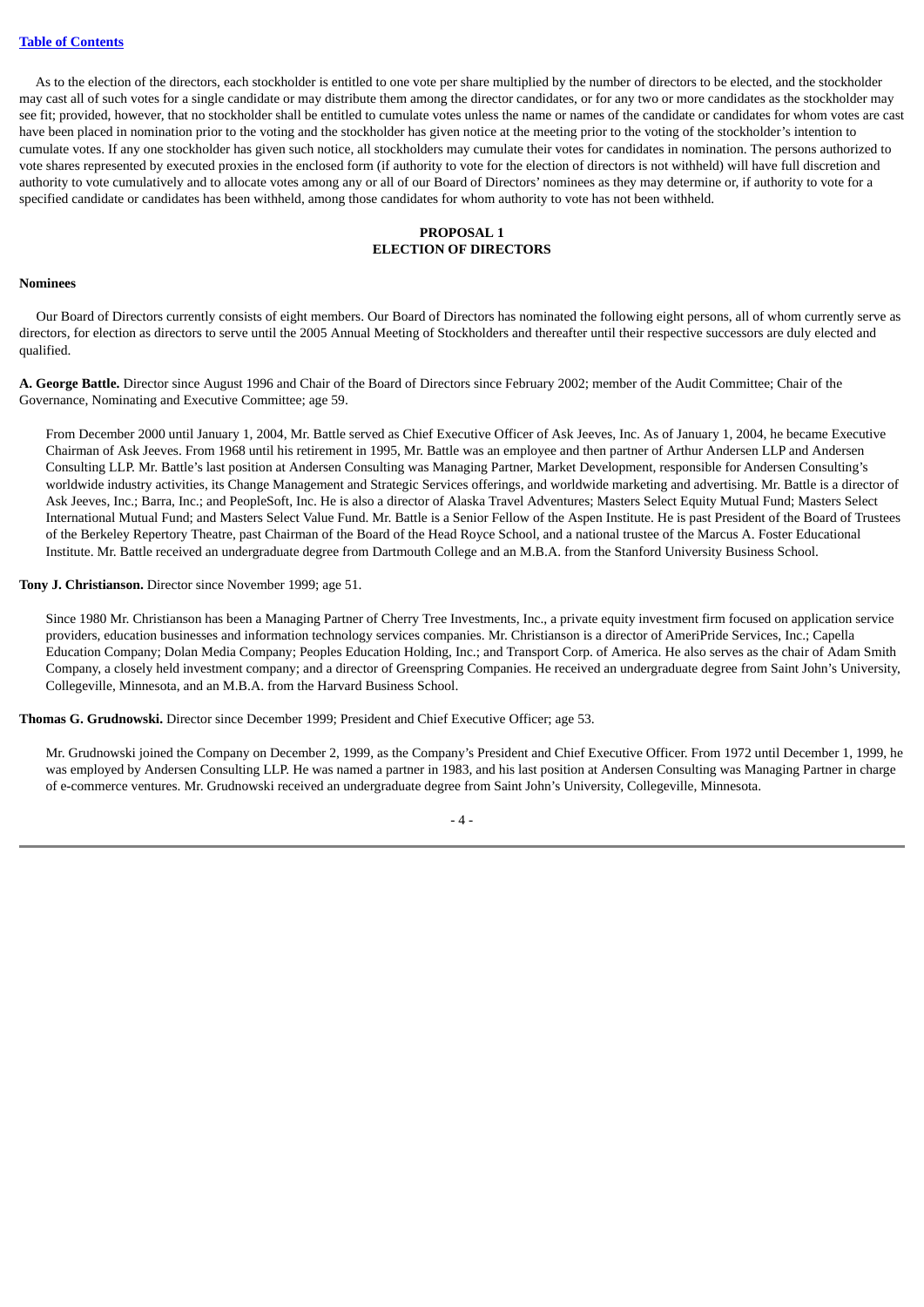**Alex W. Hart.** Director since August 2002; member of the Compensation Committee; age 63.

Since November 1997, Mr. Hart has been an independent consultant to the financial services industry. He served as Chief Executive Officer of Advanta Corporation, a consumer lending company, from August 1995 to November 1997, and as its Executive Vice Chairman from March 1994 to August 1996. From November 1988 to March 1994, he served as President and Chief Executive Officer of MasterCard International. Mr. Hart also serves as a director of Global Payments, Inc., a payment services company; and Sanchez Computer Associates Inc., a provider of enterprise banking software. He is a director and Chairman of the Board of Silicon Valley Bancshares Inc. He served as a director of HNC Software Inc. ("HNC") from October 1998 through August 2002. Mr. Hart holds an undergraduate degree from Harvard University and has completed studies at the Graduate School of Bank Marketing at the University of Colorado and the Graduate Program for Data Processing Management at Harvard Business School.

**Philip G. Heasley.** Director since November 2000; Chair of the Compensation Committee; member of the Governance, Nominating and Executive Committee; age 54.

Since August 2003, Mr. Heasley has been a financial consultant and investor. From January 2001 through August 2003, he served as Chairman and Chief Executive Officer of Bank One's First USA credit card unit. He was the President and Chief Operating Officer of US Bancorp from July 1999 through November 2000, and Vice Chairman and President of its consumer products division from September 1993 until July 1999. Mr. Heasley serves as a director of Fidelity National Financial, Inc.; Ohio Casualty Corporation; and Public Radio International. During the last five years he served as a director of Schwan's Enterprises, Inc.; Sun America, Inc.; Visa USA; and Visa International. His past civic board affiliations include Advantage Minnesota; the Minnesota Opera; the Saint Paul Chamber of Commerce; the Science Museum of Minnesota; and the Walker Art Center. He received an undergraduate degree from Marist College and an M.B.A. from Bernard Baruch Graduate School of Business, both in New York.

**Guy R. Henshaw.** Director since February 1994; Chair of the Audit Committee; member of the Governance, Nominating and Executive Committee; age 57.

Since October 1995, Mr. Henshaw has been a partner in Henshaw/Vierra Management Counsel, L.L.C. He is also a Vice President of Eubel, Brady & Suttman Asset Management, an investment Management firm, located in Dayton, Ohio. From January 1992 until September 1995, he was Chairman and Chief Executive Officer of Payday, a payroll outsourcing services company. From 1984 to 1991 he was President, Chief Financial Officer and a director of Civic BanCorp. Mr. Henshaw serves as a director of Sleepy Cat Software, iSystems LLC and Research & Diagnostic Antibodies Inc., all private companies. Mr. Henshaw is Chairman of the John Muir/Mt. Diablo Health System and a Trustee of Ripon College. He received an undergraduate degree from Ripon College and an M.B.A. from the Wharton School of Business at the University of Pennsylvania.

**David S. P. Hopkins.** Director since August 1994; member of the Audit Committee; age 60.

Since January 1996, Dr. Hopkins has been Director of Quality Management and Improvement for Pacific Business Group on Health, a non-profit coalition of 45 large private and public sector employers. From January 1995 until January 1996, he was an independent consultant in health care. From 1993 to 1995, he was Vice President, Client Services and Corporate Development of International Severity Information Systems, Inc., a medical severity indexing software and consulting firm. He is a director of the Alan Guttmacher Institute; and a member of advisory boards to the Joint Commission on Accreditation of Healthcare Organizations and the National Quality Forum, a not-for-profit organization formed to create a national strategy for healthcare quality and reporting. Prior to 1993 he held a number of senior management positions with Stanford University and its medical facilities. He received an undergraduate degree from Harvard University, and a Ph.D. in Operations Research and an M.S. in Statistics from Stanford University.

**Margaret L. Taylor.** Director since December 1999; member of the Compensation Committee; age 52.

Since December 1999, Ms. Taylor has been President of PeopleSoft Investments, Inc., an investment management subsidiary of PeopleSoft, Inc., a developer of enterprise client/server application software products. She is a member of the board of the Lake Tahoe School. From 1989 until June 1999, she was a

- 5 -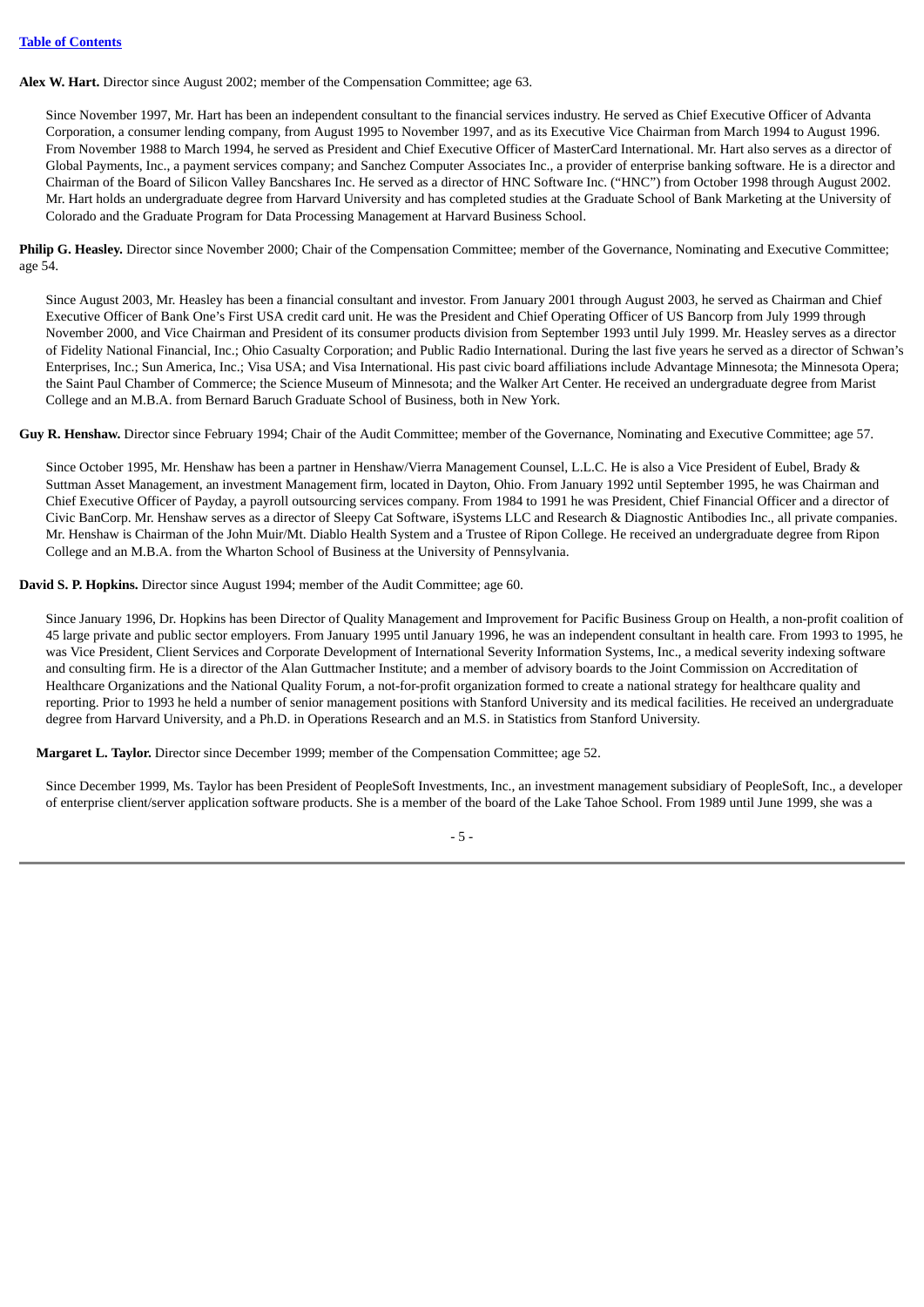Senior Vice President of PeopleSoft, Inc. She holds a B.A. in Psychology and Communications from Lone Mountain College in San Francisco, California.

 If any nominee is unable or declines to serve (a contingency which we do not now foresee), either the proxies named in the accompanying form will be voted for any nominee who may be nominated by the present Board of Directors to fill such vacancy, or the size of the Board may be reduced accordingly.

 Officers are elected at the first meeting of the Board of Directors following the Annual Meeting of Stockholders. Officers serve until their successors are elected and qualified. There are no family relationships between any of the directors and any executive officer.

#### **Board Meetings and Committee Membership**

 During fiscal 2003, our Board of Directors held four regular and two special meetings. During fiscal 2003, the Board had three standing committees: the Audit Committee; Compensation Committee; and the Governance, Nominating and Executive Committee. The Audit Committee is a separate committee established in accordance with Section 3(a)(58)(A) of the Securities Exchange Act of 1934, as amended (the "Exchange Act"). The Board has determined that each member of each of these committees is an "independent director" under the Company's guidelines and the New York Stock Exchange listing requirements. Each committee's current charter and the Company's criteria used to determine the independence of its directors and committee members is available on the Company's website: www.fairisaac.com/fairisaac/investors/. Each incumbent director attended more than 75% of the aggregate number of all Board meetings and meetings of committees on which the director served during fiscal 2003. Directors are not required to attend the Company's annual meeting of stockholders, however all persons nominated for election as director at the Company's 2003 Annual Meeting of Stockholders did attend that meeting.

 The members of the Audit Committee are A. George Battle, Guy R. Henshaw (Chair), and David S. P. Hopkins. The Audit Committee selects and retains independent auditors and assists the Board in its oversight of the integrity of the Company's financial statements, including the performance of our independent auditors in their audit of our annual financial statements. The Audit Committee meets with management and the independent auditors as may be required. The independent auditors have full and free access to the Audit Committee without the presence of management. The Board has determined that Mr. Battle is an "audit committee financial expert" within the meaning of Item 401(h) of Regulation S-K under the Exchange Act. The Audit Committee held 12 meetings during fiscal 2003.

 The members of the Compensation Committee are Alex W. Hart, Philip G. Heasley (Chair), and Margaret L. Taylor. The Compensation Committee determines all aspects of the compensation of our executive officers and considers and makes recommendations to the Board concerning action with respect to broadly based compensation and benefits plans. The Committee also administers the Company's 1992 Long-term Incentive Plan, our 2002 Stock Bonus Plan, and our 2003 Employment Inducement Award Plan, adopted November 16, 2003. The Compensation Committee held six meetings during fiscal 2003.

 The members of the Governance, Nominating and Executive Committee are A. George Battle (Chair), Philip G. Heasley, and Guy R. Henshaw. This Committee is responsible for developing and recommending to the Board a set of corporate governance principles, identifying and considering appropriate candidates for election to the Board, and for exercising certain powers of the Board. In evaluating director candidates, regardless of the source of the nomination, the Committee will consider, in accordance with its charter, the composition of the Board as a whole, the requisite characteristics (including independence, diversity, age, skills and experience) of each candidate, and the performance and continued tenure of incumbent Board members. The Committee has not established specific minimum qualifications in this connection. No policy has been established for the consideration of candidates recommended by stockholders. The Committee does not believe that such a policy would materially affect its willingness to consider such a candidate. Following consideration by the Governance, Nominating and Executive Committee, the full Board will review and act, or recommend action to the stockholders, as appropriate, with respect to director nominees. Invitation to join the Board will be extended by the Board acting through its Chair, and by the Chief Executive Officer. The Governance, Nominating and Executive Committee held 11 meetings during fiscal 2003.

- 6 -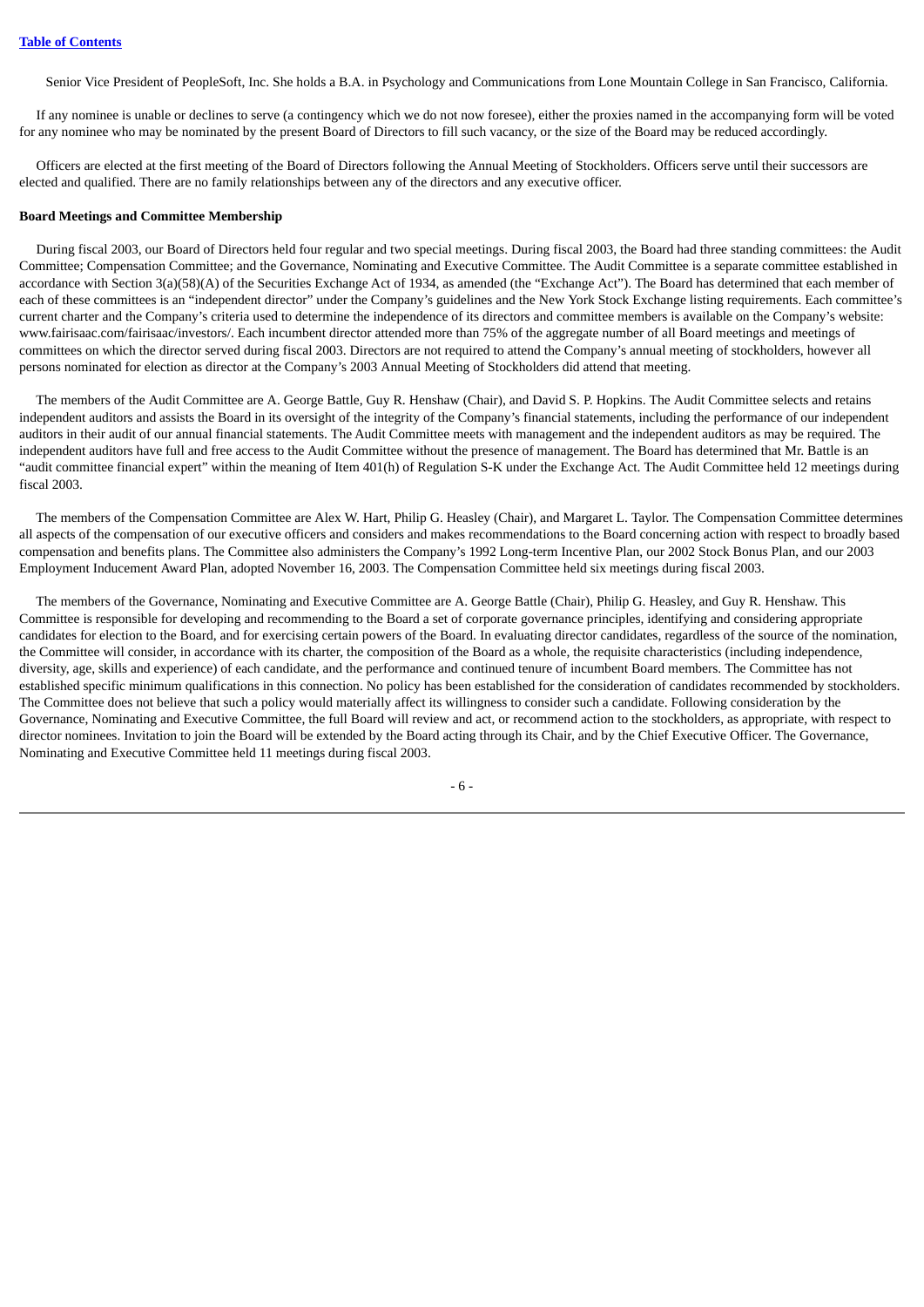#### **Directors' Compensation**

 We compensate each director who is not an employee of the Company (an "Outside Director") with a combination of cash and options to purchase Company stock. We periodically review our program of director compensation in view of our belief that director compensation should be competitive, and link rewards to stockholder returns through increased ownership of our stock. During fiscal 2003, Outside Directors were compensated as described below.

 *Cash Compensation.* In fiscal 2003, each Outside Director other than the Chair received an annual retainer of \$20,000, plus \$1,000 for each Board meeting attended. The Chair received an annual retainer of \$40,000 for services as Chair, plus \$2,000 for each Board meeting attended. Outside Directors who are chairs of standing committees (in 2003, the Audit, Compensation, and Governance, Nominating and Executive Committees) received an additional \$5,000 per year. Each Outside Director has the right, prior to receiving his or her annual retainer, to elect to receive such annual retainer in the form of options to purchase our Common Stock instead of cash, on the same terms as the annual grants to Outside Directors, described below. A director who elects to receive his or her annual retainer in the form of a stock option receives a stock option to purchase a number of shares equal to the amount of the retainer divided by one-half of the per share price of our common stock on the date of grant. In 2003, under these arrangements, Mr. Henshaw received options to purchase 1,027 shares of Common Stock.

 *Stock Compensation.* Under our 1992 Long-term Incentive Plan as amended, each Outside Director receives a grant of 30,000 non-qualified stock options (the "Initial Grant") upon election as an Outside Director and a grant of non-qualified options for 11,250 shares on the date of each Annual Meeting, provided such member has been an Outside Director since the prior Annual Meeting (the "Annual Grant"). In addition, each Outside Director who serves as a standing committee chairperson receives 1,500 nonqualified options. The exercise price of all such options is equal to the fair market value of our common stock on the date of grant. The Initial Grants vest in 20% increments on each of the first through fifth anniversary dates of the director's election, and they are exercisable in full upon termination of the Outside Director's services for any reason. Annual Grants are immediately exercisable upon grant. Both Initial Grants and Annual Grants expire 10 years after the date of grant.

## **Vote Required**

A plurality of the votes cast is required for the election of the directors.

#### **Recommendation of the Board of Directors**

## <span id="page-10-0"></span>**THE BOARD OF DIRECTORS RECOMMENDS A VOTE "FOR" EACH OF THE NOMINEES LISTED ABOVE**.

# **PROPOSAL 2 APPROVAL OF AMENDMENT TO OUR RESTATED CERTIFICATE OF INCORPORATION**

 The Board of Directors has adopted a resolution proposing an amendment of the Company's Restated Certificate of Incorporation to increase the number of authorized shares of all classes of Company stock from 101,000,000 shares to 201,000,000 shares, by increasing the number of authorized shares of Common Stock from 100,000,000 shares to 200,000,000 shares. As of November 30, 2003, the Company had 46,702,599 shares of Common Stock issued and outstanding and held 11,673,402 shares in treasury. An additional 16,683,894 authorized and unissued shares were reserved for future issuance under the Company's stock plans, of which 10,189,173 authorized and unissued shares were covered by outstanding options and 6,494,721 authorized and unissued shares were available for future grant or purchase. Of the shares issuable under our stock plans, 361,250 will be issued from treasury, and are not reflected as reserves against authorized but unissued shares. Additionally, 2,703,190 shares were reserved for conversion of the Company's 5.25% Convertible Subordinated Notes Due September 1, 2008, and 6,067,151 shares were reserved for conversion of the Company's 1.5% Senior Convertible Notes due August 15, 2023. The remaining 16,169,764 authorized and unissued shares were unreserved.

 The Board of Directors believes that the authorized Common Stock available for issue is not sufficient to enable the Company to respond to potential business opportunities and to pursue important objectives designed to enhance stockholder value. The additional authorized shares will provide the Company with greater flexibility to

- 7 -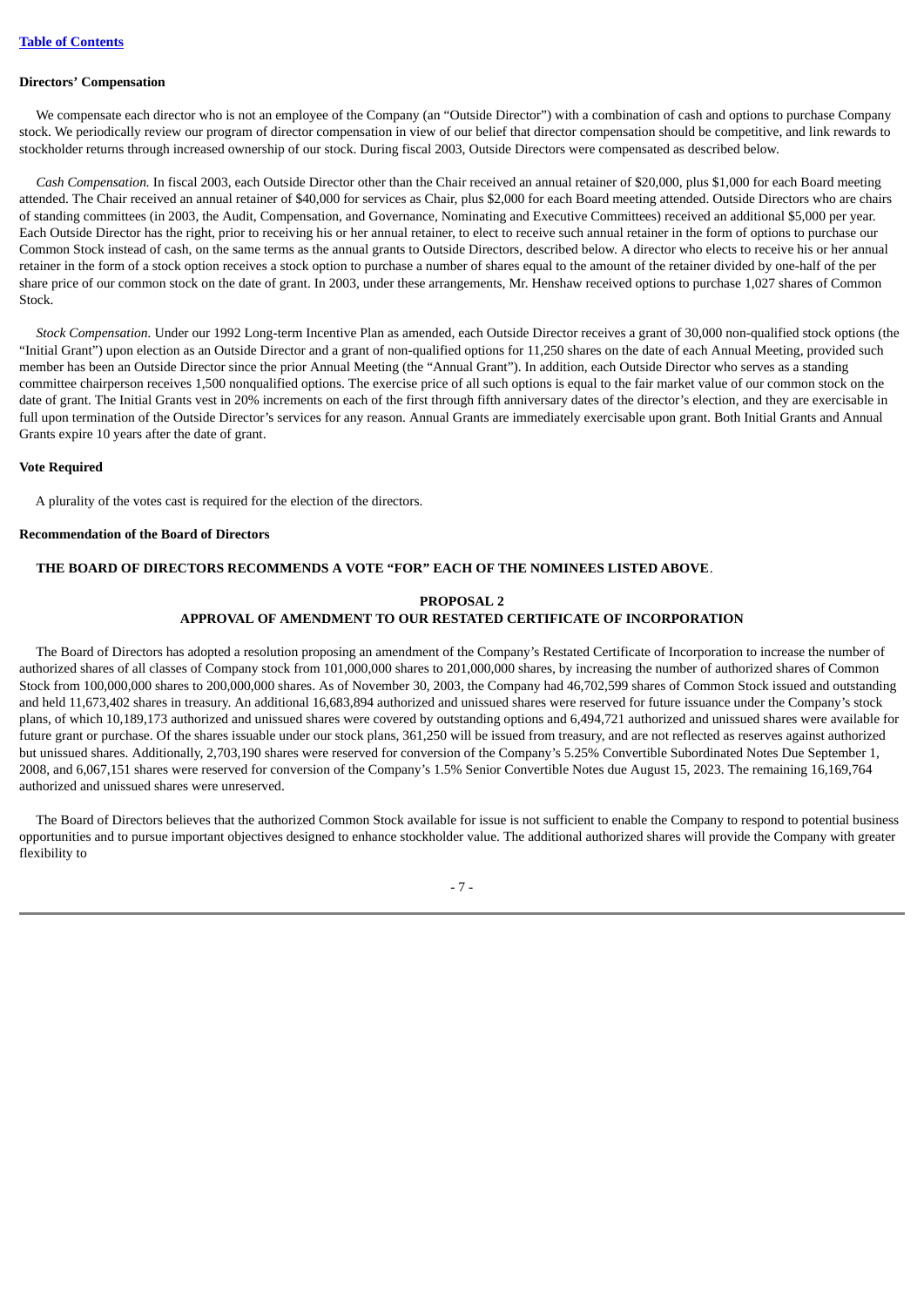use its capital stock, without further stockholder approval, for various purposes including, without limitation, expanding the Company's businesses and product lines through the acquisition of other businesses or products, stock dividends (including stock splits in the form of stock dividends), raising capital, providing equity incentives to employees, officers and directors and establishing strategic relationships with other companies. The Company currently does not have specific agreements or plans that would involve the issuance of the proposed additional authorized shares, although it intends to continue to consider transactions from time to time that would result in such issuances. The Company cannot assure the stockholders that any such transactions will be consummated on favorable terms or at all or, if consummated, that any such transaction will enhance stockholder value. The issuance of additional shares of Common Stock may have a dilutive effect on earnings per share and, for a stockholder who does not purchase additional shares to maintain his or her pro rata interest, on a stockholder's percentage voting power.

 The authorized shares of Common Stock in excess of those issued or reserved will be available for issuance at such times and for such corporate purposes as the Board of Directors may deem advisable without further action by the Company's stockholders, except as may be required by applicable laws or the rules of any stock exchange or national securities association trading system on which the Common Stock may be listed or traded. Upon issuance, such shares will have the same rights as the outstanding shares of Common Stock. Holders of Common Stock do not have preemptive rights.

 The additional shares of Common Stock that would become available for issuance if the proposal were adopted could also be used by the Company to oppose a hostile takeover attempt or delay or prevent changes in control or management of the Company. For example, without further stockholder approval, the Board could strategically sell shares of Common Stock in a private transaction to purchasers who would oppose a takeover or favor the current Board. Although this proposal to increase the authorized Common Stock has been prompted by business and financial considerations and not by the threat of any hostile takeover attempt (nor is the Board currently aware of any such attempts directed at the Company), nevertheless, stockholders should be aware that approval of the proposal could facilitate future efforts by the Company to deter or prevent changes in control of the Company, including transactions in which the stockholders might otherwise receive a premium for their shares over then current market prices.

As amended, Article 4(a) of the Restated Certificate of Incorporation shall read in its entirety as follows:

4. (a) The total number of shares of all classes of stock which the corporation shall have authority to issue is two hundred one million (201,000,000), of which one million (1,000,000) shares shall be Preferred Stock of the par value of \$.01 per share, and two hundred million (200,000,000) shares shall be Common Stock of the par value of \$.01 per share. The number of authorized shares of Common Stock or Preferred Stock may be increased or decreased (but not below the number of shares thereof then outstanding) if the increase or decrease is approved by the holders of a majority of the shares of Common Stock, without the vote of the holders of the shares of Preferred Stock or any series thereof, unless any such Preferred holders are entitled to vote thereon pursuant to the provisions established by the Board of Directors in the resolution or resolutions providing for the issue of such Preferred Stock, and if such holders of such Preferred Stock are so entitled to vote thereon, then, except as may otherwise be set forth in this Certificate of Incorporation, the only stockholder approval required shall be that of a majority of the combined voting power of the Common and Preferred Stock so entitled to vote.

#### **Vote Required and Effective Date**

 The affirmative vote of the holders of a majority of the shares of Common Stock outstanding on the record date is required to approve this proposal. If approved by the stockholders, the proposed amendment to the Restated Certificate of Incorporation will become effective upon the filing of a Certificate of Amendment with the Secretary of State of Delaware, which will occur as soon as reasonably practicable after approval at the Annual Meeting.

#### **Recommendation of the Board of Directors**

# **THE BOARD OF DIRECTORS RECOMMENDS A VOTE "FOR" AMENDMENT OF ARTICLE 4(a) OF THE RESTATED CERTIFICATE OF INCORPORATION.**

 $- 8 -$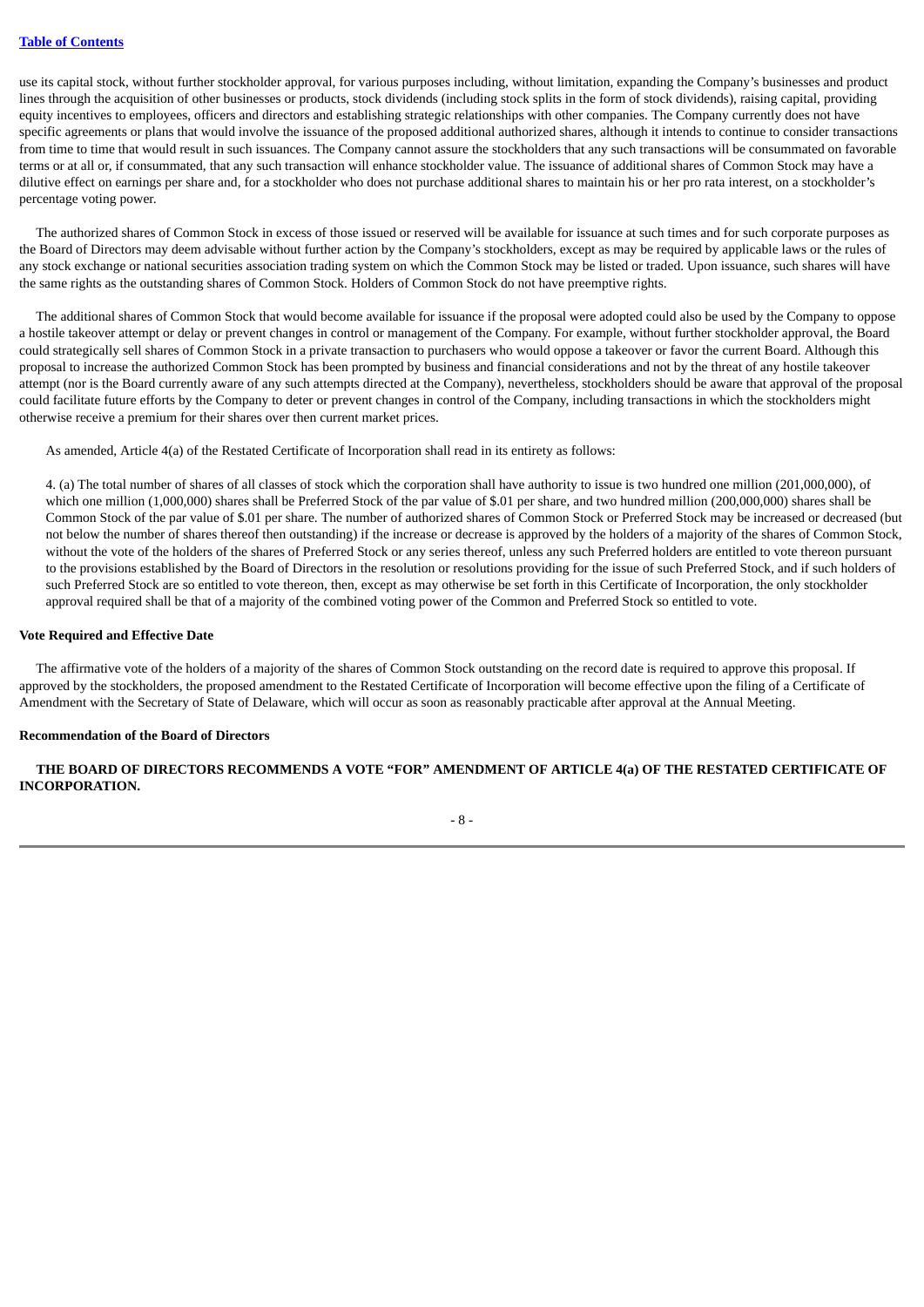## **PROPOSAL 3 RATIFICATION OF INDEPENDENT AUDITORS**

<span id="page-12-0"></span> The Audit Committee will select and retain independent auditors for fiscal year 2004. The Audit Committee has appointed the firm of KPMG LLP as our independent auditors for the Company's fiscal year ending September 30, 2004. KPMG LLP has served as our independent auditors since May 1991. Representatives of KPMG LLP are expected to be present at the Annual Meeting with the opportunity to make statements and respond to appropriate questions from stockholders present at the meeting. Although stockholder ratification of the Company's independent auditors is not required by our By-laws or otherwise, we are submitting the selection of KPMG LLP to our stockholders for ratification to permit stockholders to participate in this important corporate decision. If not ratified, the Audit Committee will reconsider the selection, although the Audit Committee will not be required to select different independent auditors for the Company.

#### **Audit and Non-Audit Fees**

 The following table presents fees for professional audit services rendered by KPMG LLP for the audit of the Company's annual financial statements for the years ended September 30, 2003 and September 30, 2002, and fees for other services rendered by KPMG LLP during those periods.

|                           | 2003        | 2002        |
|---------------------------|-------------|-------------|
| Audit Fees                | \$1,790,000 | \$1,324,000 |
| <b>Audit Related Fees</b> | 72,000      | 83,000      |
| <b>Tax Fees</b>           | 399,000     | 301,000     |
| All Other Fees            | 55,000      | 55,000      |
| Total                     | \$2,316,000 | \$1,763,000 |

 **Audit Fees.** Annual audit fees relate to services rendered in connection with the annual audit of the Company's consolidated financial statements, quarterly reviews of financial statements included in the Company's quarterly reports on Form 10-Q, fees for SEC registration statement services, and fees incurred in connection with the Company's Senior Convertible Notes.

 **Audit Related Fees.** Audit related fees consisted principally of fees for audits of financial statements of employee benefit plans, as well as due diligence services in fiscal 2002 for benefit plan audits, consultation on accounting standards or transactions.

**Tax Fees.** Tax services consisted of fees for tax consultation and tax compliance services.

**All Other Fees.** All other fees consisted principally of fees related to operational system attestation services.

 The Audit Committee considers whether the provision of these services is compatible with maintaining KPMG LLP's independence, and has determined such services for fiscal 2003 and 2002 were compatible. All of the services described above were approved by the Audit Committee pursuant to paragraph (c)(7)(ii)(C) of Rule 2-01 of Regulation S-X under the Exchange Act, to the extent that rule was applicable during fiscal 2002 and 2003.

## **Policy on Audit Committee Pre-Approval of Audit and Non-Audit Services of Independent Auditors**

 The Audit Committee is responsible for appointing, setting compensation and overseeing the work of the independent auditors. The Audit Committee has established a policy regarding pre-approval of all audit and non-audit services provided by the independent auditors.

 On an ongoing basis, management communicates specific projects and categories of service for which the advance approval of the Audit Committee is requested. The Audit Committee reviews these requests and advises management if the Audit Committee approves the engagement of the independent auditors. On a periodic basis,

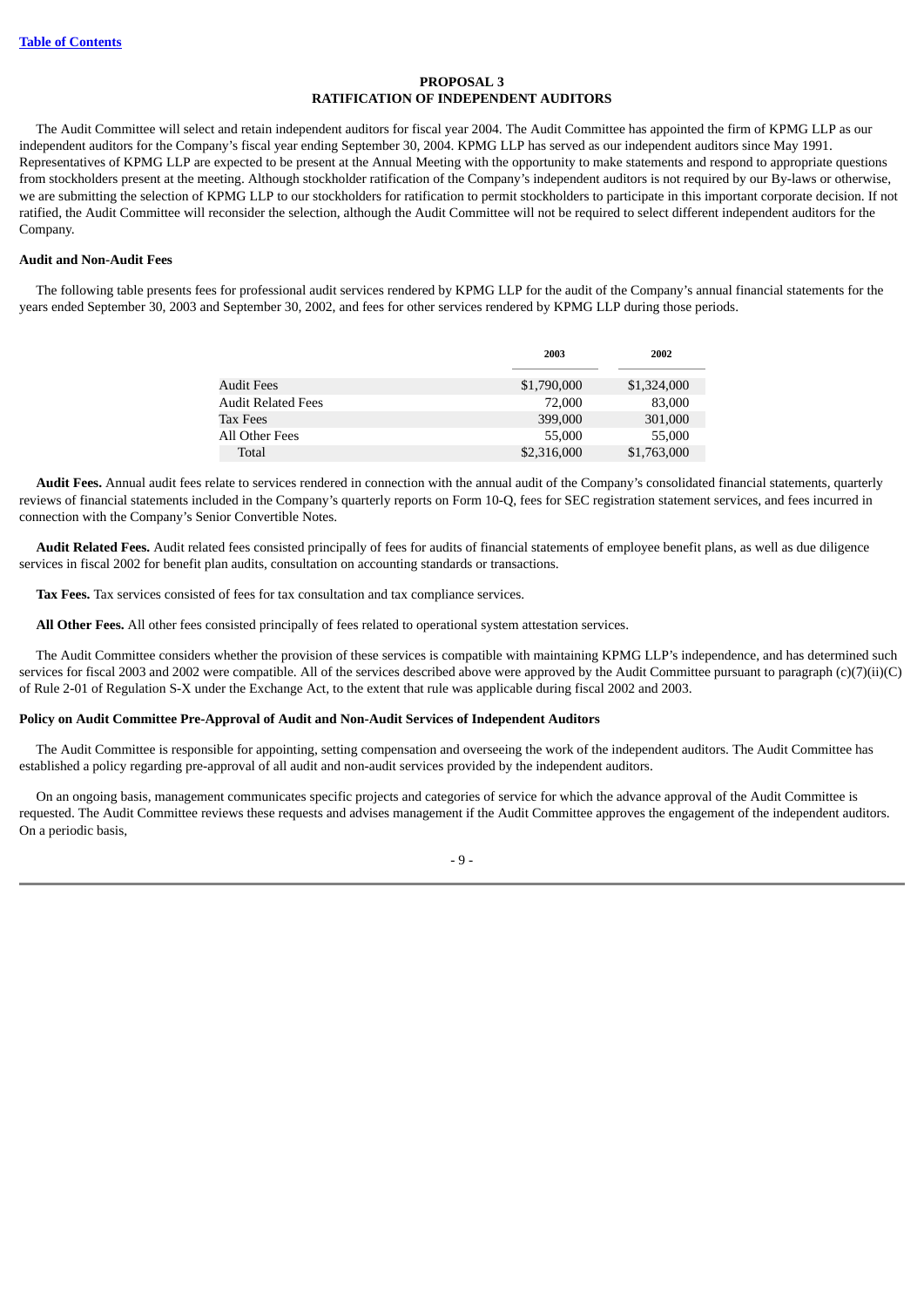management reports to the Audit Committee regarding the actual spending for such projects and services compared to the approved amounts. The Audit Committee may also delegate the ability to pre-approve audit and permitted non-audit services to a subcommittee consisting of one or more members, provided that any such pre-approvals are reported on at a subsequent Audit Committee meeting.

## **Vote Required**

The affirmative vote of a majority of the shares present and entitled to vote is required to ratify this proposal.

## **Recommendation of the Board of Directors**

# **THE BOARD OF DIRECTORS RECOMMENDS A VOTE "FOR" THE RATIFICATION OF KPMG LLP AS THE COMPANY'S INDEPENDENT AUDITORS FOR THE FISCAL YEAR ENDING SEPTEMBER 30, 2004.**

# **SECURITY OWNERSHIP OF CERTAIN BENEFICIAL OWNERS AND MANAGEMENT**

<span id="page-13-0"></span> The following table sets forth certain information regarding the beneficial ownership of our Common Stock as of November 30, 2003, by (i) each of our directors and nominees for director, (ii) each of the executive officers named in the Summary Compensation Table below, (iii) all of our executive officers and directors as a group, and (iv) each person known to us who beneficially owns more than 5% of the outstanding shares of our Common Stock.

| and 5% Stockholders                                           | <b>Beneficial Ownership</b> <sup>1</sup><br><b>Number</b> |                      |
|---------------------------------------------------------------|-----------------------------------------------------------|----------------------|
|                                                               |                                                           | Percent <sup>2</sup> |
| Putnam Investment Management, LLC <sup>3</sup>                | 3,094,499                                                 | 6.6%                 |
| One Post Office Square                                        |                                                           |                      |
| Boston, MA 02109                                              |                                                           |                      |
| Kayne Anderson Rudnick Investment Management LLC <sup>4</sup> | 3,014,404                                                 | 6.5%                 |
| 1800 Avenue of the Stars, #200                                |                                                           |                      |
| Los Angeles, CA 90067                                         |                                                           |                      |
| Entities affiliated with Neuberger Berman, LLC. <sup>5</sup>  | 2,743,788                                                 | 5.9%                 |
| 605 Third Avenue                                              |                                                           |                      |
| New York, NY 10158-3698                                       |                                                           |                      |
| Thomas G. Grudnowski <sup>6</sup>                             | 937,500                                                   | 2.0%                 |
| Larry E. Rosenberger <sup>7</sup>                             | 872,302                                                   | 1.9%                 |
| Kenneth J. Saunders <sup>8</sup>                              | 123,595                                                   | $\ast$               |
| Steven A. Sjoblad <sup>9</sup>                                | 88,150                                                    | $\ast$               |
| A. George Battle <sup>10</sup>                                | 81,898                                                    | *                    |
| Guy R. Henshaw <sup>11</sup>                                  | 81,311                                                    | $\ast$               |
| Tony J. Christianson <sup>12</sup>                            | 77,507                                                    | *                    |
| David S. P. Hopkins <sup>13</sup>                             | 66,150                                                    | $\ast$               |
| Chad L. Becker <sup>14</sup>                                  | 62,113                                                    | *                    |
| Margaret L. Taylor <sup>15</sup>                              | 48,500                                                    | $*$                  |
| Philip G. Heasley <sup>16</sup>                               | 42,750                                                    | *                    |
| Alex W. Hart <sup>17</sup>                                    | 37,165                                                    | $*$                  |

 $-10-$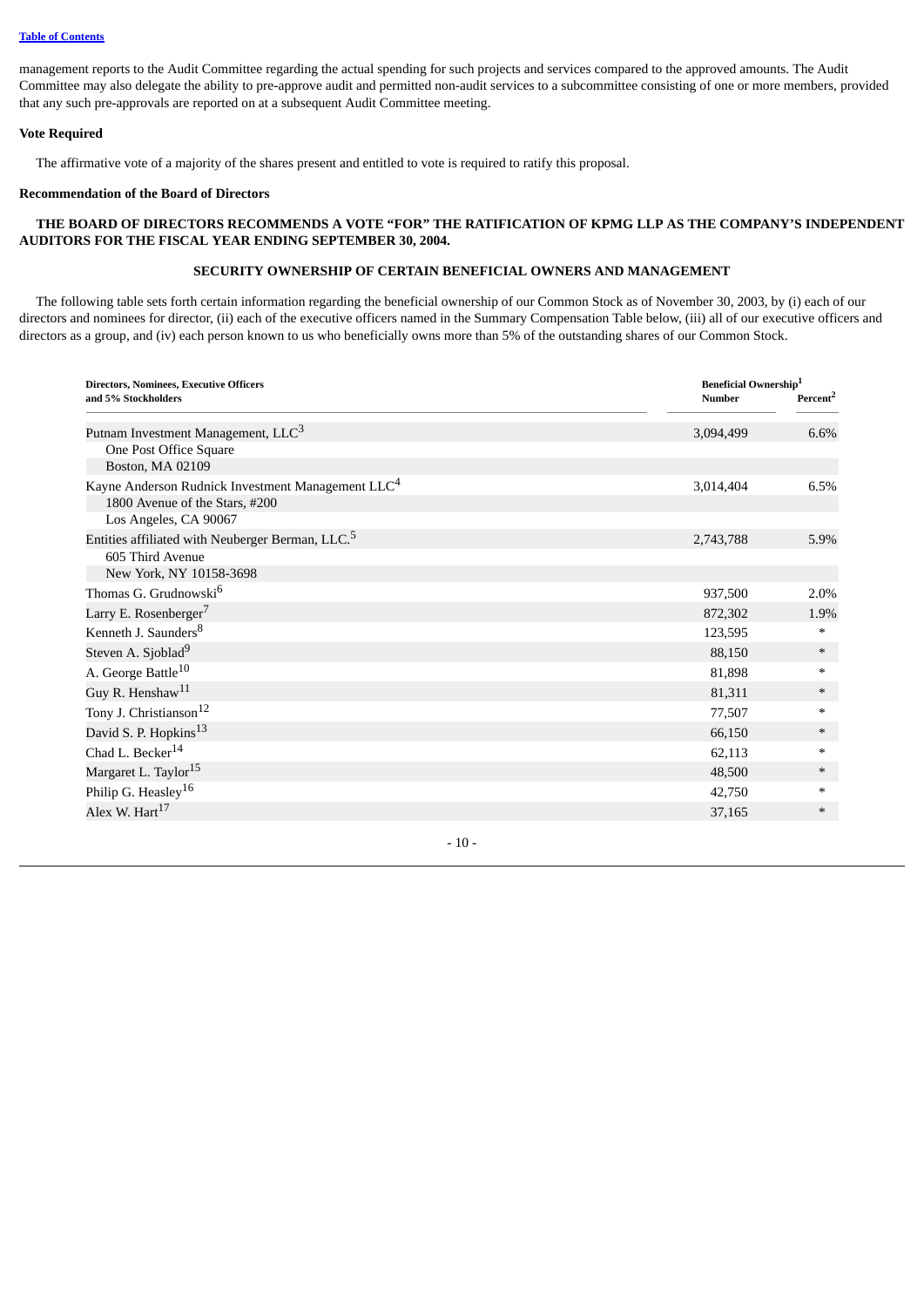All executive officers and directors as a group  $(22 \text{ persons})^{18}$  3,034,569 6.5%

\* Represents holdings of less than 1%.

- 1. To the Company's knowledge, the persons named in the table have sole voting and investment power with respect to all shares shown as beneficially owned by them, subject to community property laws where applicable and the information contained in the footnotes to this table.
- 2. If the named person holds stock options exercisable on or prior to January 29, 2004, the shares underlying those options are included in the number for such person as if such person had exercised those options. Shares deemed issued to a holder of stock options pursuant to the preceding sentence are not deemed issued and outstanding for purposes of the percentage calculation with respect to any other stockholder.
- 3. Information as to this person is based on the most recent report on Form 13F filed by this person as of September 30, 2003. [This person has shared voting and dispositive power with respect to all the shares reported in the table.]
- 4. Information as to this person is based on the most recent report on Form 13F filed by this person as of September 30, 2003. [This person has shared voting and dispositive power with respect to all the shares reported in the table.]
- 5. Information as to this person is based on the most recent report on Form 13G filed by this person as of September 30, 2003 . [This person has shared voting and dispositive power with respect to all the shares reported in the table.]
- 6. Includes options for 922,500 shares.
- 7. Includes options for 330,154 shares.
- 8. Includes options for 120,502 shares.
- 9. Includes options for 72,500 shares.
- 10. Includes options for 78,000 shares. Also includes 2,925 shares held by Mr. Battle's son who resides with him and includes 225 shares held by his sister, as to which he has dispositive power. Mr. Battle disclaims beneficial ownership of such shares.
- 11. Represents options for 67,936 shares. Also includes 10,000 shares held in a trust of which Mr. Henshaw is a co-trustee.
- 12. Includes options for 74,507 shares.
- 13. Includes options for 63,150 shares.
- 14. Includes options for 44,376 shares.
- 15. Includes options for 45,250 shares.
- 16. Includes options for 21,750 shares.
- 17. Includes options for 31,165 shares.
- 18. Includes shares described in notes 6 through 17, above, including a total of 2,306,994 shares subject to options exercisable on or prior to January 29, 2004, by all the persons in this group.

- 11 -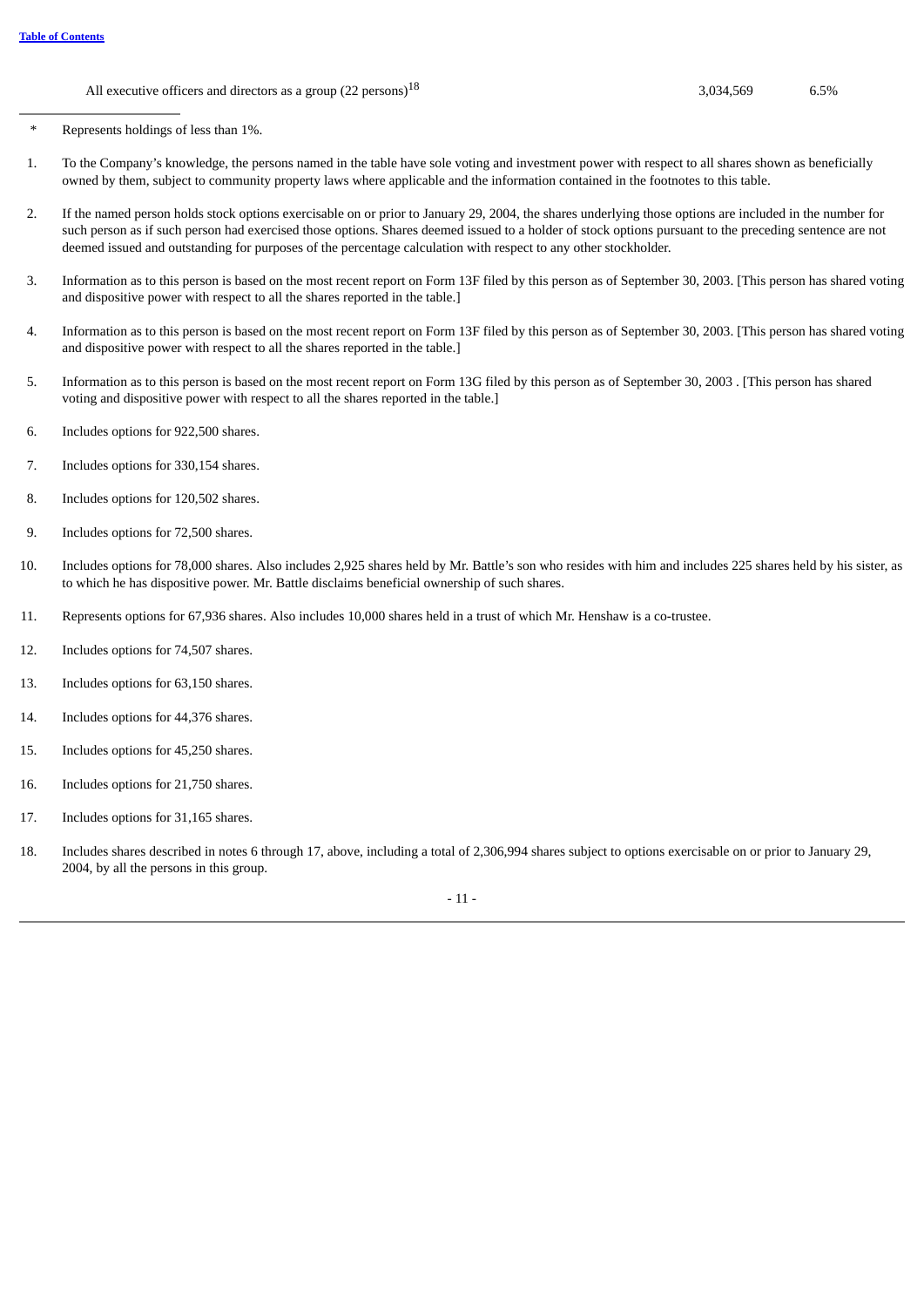## **EXECUTIVE COMPENSATION**

# <span id="page-15-0"></span>**Compensation**

 The following table sets forth the cash and non-cash compensation awarded to, earned by, or paid to the Chief Executive Officer and each of our other four most highly compensated executive officers for services rendered in all capacities to the Company and its subsidiaries during the fiscal year ended September 30, 2003.

# **Summary Compensation Table**

|                                                   |               |                                | <b>Annual Compensation</b>   |                                                    | <b>Long Term Compensation</b>                                       |                                                                       |                                         |                                                   |
|---------------------------------------------------|---------------|--------------------------------|------------------------------|----------------------------------------------------|---------------------------------------------------------------------|-----------------------------------------------------------------------|-----------------------------------------|---------------------------------------------------|
|                                                   |               |                                |                              |                                                    |                                                                     | Awards                                                                |                                         |                                                   |
| Name and principal<br>position                    | Year<br>$($)$ | Salary <sup>1</sup><br>$($ \$) | Bonus <sup>1</sup><br>$(\$)$ | <b>Other Annual</b><br>Com-pensa-tion <sup>1</sup> | <b>Restricted</b><br><b>Stock</b><br>Awards <sup>2</sup><br>$($ \$) | <b>Securities</b><br><b>Underlying</b><br><b>Options</b><br>$($ # $)$ | <b>LTIP</b><br><b>Payouts</b><br>$(\$)$ | All other<br>compensation <sup>3</sup><br>$($ \$) |
| Thomas G                                          |               |                                |                              |                                                    |                                                                     |                                                                       |                                         |                                                   |
| Grudnowski<br>President and<br>Chief<br>Executive | 2003          | \$550,000                      | \$500,000                    | $$4,369^4$                                         |                                                                     | 200,000                                                               |                                         | $\boldsymbol{0}$                                  |
| Officer                                           | 2002          | 530,128                        | 840,000                      |                                                    | $\boldsymbol{0}$                                                    | 150,000                                                               | $\bf{0}$                                | $\boldsymbol{0}$                                  |
|                                                   | 2001          | 400,000                        | 413,8035                     |                                                    |                                                                     | 225,000                                                               | $\boldsymbol{0}$                        | $\boldsymbol{0}$                                  |
| Kenneth J                                         |               |                                |                              |                                                    |                                                                     |                                                                       |                                         |                                                   |
| Saunders <sup>6</sup>                             | 2003          | \$329,893                      | $$47,606^7$                  |                                                    |                                                                     | 60,000                                                                |                                         | \$7,498                                           |
| <b>Vice President</b><br>and Chief<br>Financial   |               |                                |                              |                                                    |                                                                     |                                                                       |                                         |                                                   |
| Officer                                           | 2002          | 314,793                        | $\mathbf{0}$                 |                                                    |                                                                     | 295,502 <sup>8</sup>                                                  |                                         | 5,298                                             |
|                                                   | 2001          | 306,000                        | 103,929                      |                                                    |                                                                     |                                                                       |                                         | 3,947                                             |
| Chad L Becker                                     | 2003          | \$318,855                      | $$54,382^7$                  |                                                    |                                                                     | 50,000                                                                |                                         | \$8,662                                           |
| Vice President,                                   |               |                                |                              |                                                    |                                                                     |                                                                       |                                         |                                                   |
| Strategy<br><b>Machines</b><br>- - Life-<br>Cycle |               |                                |                              |                                                    |                                                                     |                                                                       |                                         |                                                   |
| Solutions                                         | 2002<br>2001  | \$269,192<br>203,000           | $14,550^7$<br>35,010         |                                                    | \$455,940                                                           | 30,000<br>11,250                                                      | $\boldsymbol{0}$<br>$\bf{0}$            | \$7,851<br>6,800                                  |
| Steven A Sjoblad                                  | 2003          | \$344,731                      | $$40,636^7$                  |                                                    |                                                                     | 65,000                                                                |                                         | \$8,334                                           |
| Vice President,<br>Consumer                       |               |                                |                              |                                                    |                                                                     |                                                                       |                                         |                                                   |
| <b>Solutions</b>                                  | 2002          | 287,372                        | 38,7507                      |                                                    | \$455,940                                                           | 45,000                                                                | $\bf{0}$                                | 4,151                                             |
|                                                   | 2001          | 58,333                         | $\mathbf{0}$                 |                                                    |                                                                     | 67,500                                                                | $\overline{0}$                          | 1,755                                             |
| Larry E.<br>Rosenberger<br>Vice President,        | 2003          | \$318,855                      | $$42,392^7$                  |                                                    |                                                                     | 40,000                                                                |                                         | \$19,340                                          |
| Research &                                        |               |                                |                              |                                                    |                                                                     |                                                                       |                                         |                                                   |
| Development<br>/Analytics                         | 2002          | 308,992                        | 28,340 <sup>7</sup>          |                                                    | \$455,940                                                           | 45,000                                                                | $\boldsymbol{0}$                        | 20,757                                            |
|                                                   | 2001          | 269,250                        | 76,8107                      |                                                    | $\mathbf{0}$                                                        | 45,000                                                                | $\overline{0}$                          | 20,686                                            |
|                                                   |               |                                |                              |                                                    |                                                                     |                                                                       |                                         |                                                   |
|                                                   |               |                                |                              | $-12-$                                             |                                                                     |                                                                       |                                         |                                                   |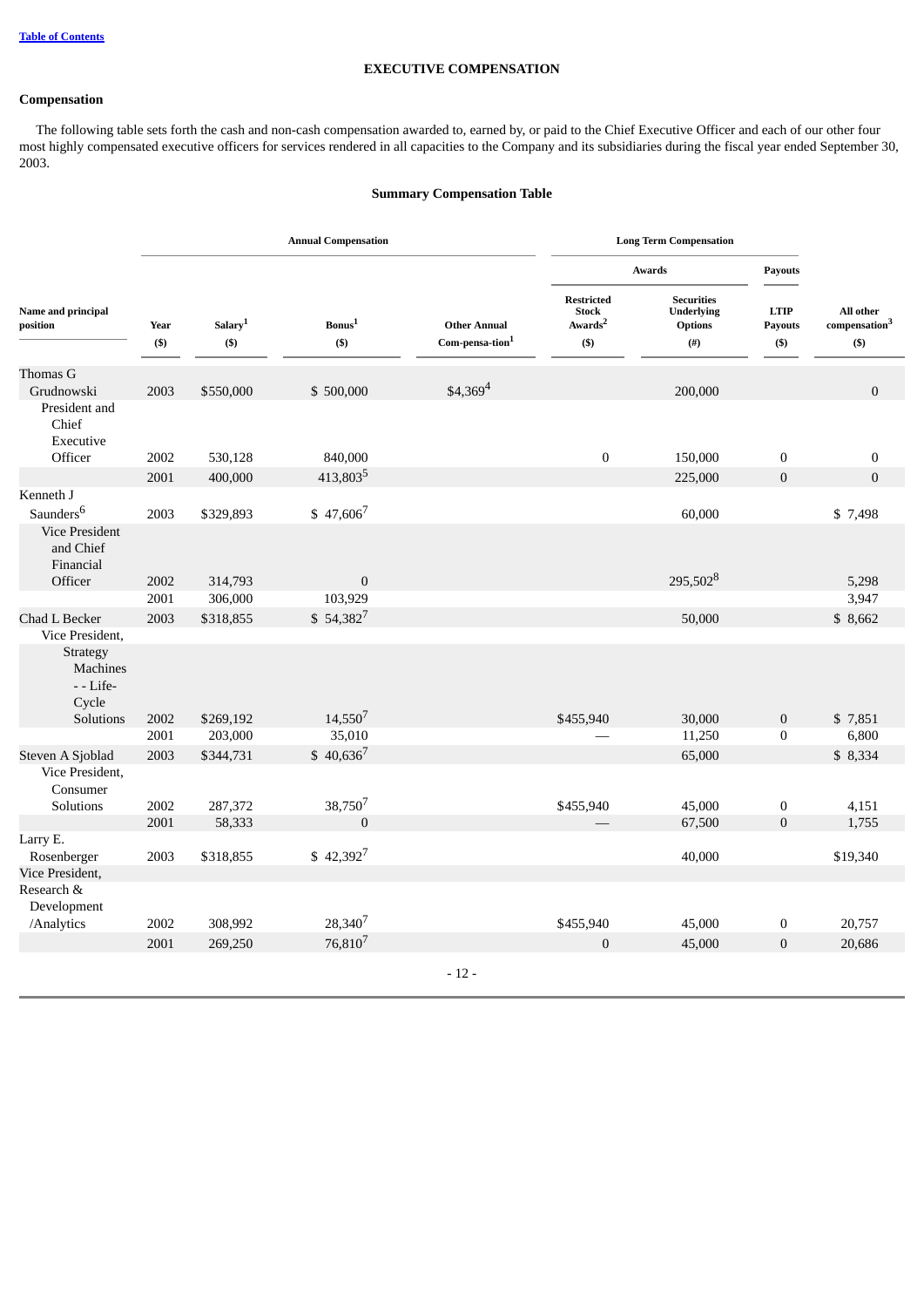- **1.** For Mr. Grudnowski, represents salary, bonus and other annual compensation earned during the indicated fiscal year, including portions thereof paid following the end of the fiscal year. For all other persons in this table, represents salary and bonus paid during the fiscal year, regardless of when earned.
- **2.** The shares of restricted stock reflected in the table were issued under our 2002 Stock Bonus Plan, which is designed to motivate key employees in connection with the business integration challenges presented by our acquisition of HNC. These restricted shares were issued on August 5, 2002, the closing date of our acquisition of HNC. The dollar figures in this column represent the total number of shares of restricted stock awarded to each specified person (14,900 shares) multiplied by the closing sales price per share on August 5, 2002 (\$30.60). Unrestricted ownership of these shares vests without cost to the holder in four equal annual installments beginning August 5, 2003, subject to the holder's continued employment with the Company on the vesting date. Dividends will be paid on the shares of restricted stock held by the persons named. As of September 30, 2003, each person identified in the table as a holder of restricted stock held, subject to the restrictions described above, 14,900 shares of such stock, with an aggregate value of \$878,504.
- **3.** Except as otherwise described in this footnote, represents for fiscal 2003 the value of employer contributions to accounts of each of the named persons in the Company's 401(k) Plan. For fiscal 2003, employer contributions to the 401(k) Plan accounts of the persons named above were as follows: Mr. Grudnowski, \$0; Mr. Saunders, \$7,498; Mr. Becker, \$8,662; Mr. Sjoblad, \$8,334; and Mr. Rosenberger, \$8,000. The amount shown in this column for Mr. Rosenberger in 2003 includes a supplemental payment of \$11,340 he received under a special provision made by the Board in 1999, upon termination of the Fair, Isaac Supplemental Retirement Plan.
- **4.** The amount shown in this column for Mr. Grudnowski represents payments to cover certain tax obligations related to the value of his personal use of Company-owned aircraft, an amount determined to be \$14,751.
- **5.** Represents the cash bonus paid under the Management Incentive Plan and the named person's employment agreement. See "Executive Officer Employment Agreements" and "Report of the Compensation Committee of the Board of Directors on Executive Compensation-Fiscal Year 2003 Management Incentive Plan" and "-CEO Compensation."

- 13 -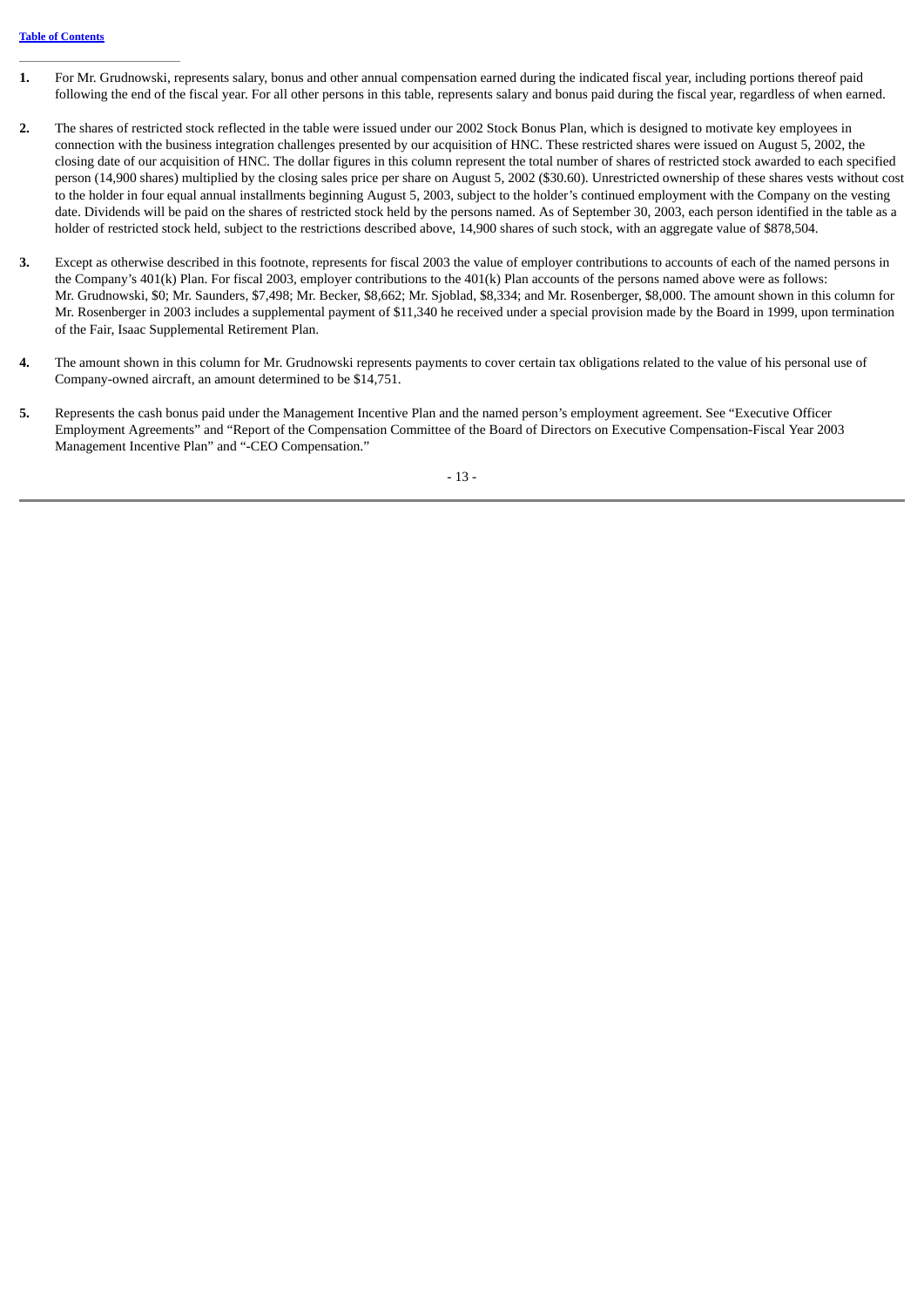#### **Table of [Contents](#page-4-0)**

- **6.** Mr. Saunders' employment with the Company commenced upon the Company's acquisition of HNC on August 5, 2002. Prior to that date in 2002 and for all of 2001 Mr. Saunders served as an executive financial officer of HNC. Mr. Saunders' salary and bonus shown in this table includes amounts earned by him as an employee of HNC prior to August 5, 2002.
- **7.** Represents the cash bonus paid under the Company's Management Incentive Plan. See description under "Report of the Compensation Committee of the Board of Directors on Executive Compensation-Fiscal Year 2003 Management Incentive Plans".
- **8.** Of this number, 95,502 represent options originally granted to Mr. Saunders to purchase shares of stock of HNC which were converted to options to purchase Company stock upon the Company's acquisition of HNC as of August 5, 2003. The remaining 200,000 were granted to Mr. Saunders after that date under arrangements described elsewhere herein. See "Executive Officer Employment Agreements."

#### **Option Grants in Last Fiscal Year**

| <b>Individual Grants</b>      |                                                                        |                                                                                            |                                    |                        |             | <b>Potential Realizable Value</b><br>at Assumed Annual Rates of<br><b>Stock Price Appreciation</b><br>for Option Term <sup>6</sup> |  |
|-------------------------------|------------------------------------------------------------------------|--------------------------------------------------------------------------------------------|------------------------------------|------------------------|-------------|------------------------------------------------------------------------------------------------------------------------------------|--|
| Name                          | Number of<br><b>Securities</b><br><b>Underlying Options</b><br>Granted | % of Total Options<br><b>Granted to</b><br><b>Employees in Fiscal</b><br>Year <sup>5</sup> | <b>Exercise Price per</b><br>share | <b>Expiration Date</b> | 5%          | 10%                                                                                                                                |  |
| Thomas G.<br>Grudnowski       | 200,000 <sup>1</sup>                                                   | 8.1                                                                                        | \$42.71                            | 11/26/12               | \$5,372,018 | \$13,613,748                                                                                                                       |  |
| Kenneth J.<br><b>Saunders</b> | $60,000^2$                                                             | 2.4                                                                                        | \$46.55                            | 03/19/13               | \$1,756,503 | \$4,451,323                                                                                                                        |  |
| Chad L. Becker                | $50,000^{3}$                                                           | 2.0                                                                                        | \$38.35                            | 11/14/12               | \$1,205,905 | \$ 3,056,001                                                                                                                       |  |
| Steven A. Sjoblad             | 25,000 <sup>4</sup>                                                    | 1.0                                                                                        | \$41.90                            | 12/05/12               | \$658,767   | \$1,669,445                                                                                                                        |  |
|                               | $40,000^{3}$                                                           | 1.6                                                                                        | \$38.35                            | 11/14/12               | \$964,724   | \$2,444,801                                                                                                                        |  |
| Larry E.<br>Rosenberger       | $40,000^{3}$                                                           | 1.6                                                                                        | \$38.35                            | 11/14/12               | \$964,724   | \$2,444,801                                                                                                                        |  |

1. Granted at fair market value on November 26, 2002, vesting in 25% increments annually on November 26 of each of the four years commencing November 26, 2003.

- 2. Granted at fair market value on March 19, 2003, vesting in 25% increments annually on March 19 of each of the four years commencing March 19, 2004.
- 3. Granted at fair market value on November 14, 2002, vesting in 25% increments annually on November 14 of each of the four years commencing on November 14, 2003.
- 4. Granted at fair market value on December 5, 2002, vesting in 25% increments annually on December 5 of each of the four years commencing December 5, 2003.
- 5. Based on approximately 2,472,675 options granted to employees in fiscal 2003.
- 6. The 5% and 10% rates of appreciation are specified for illustrative purposes as required by the Securities and Exchange Commission and are not intended to forecast future appreciation, if any, of our stock. If our stock does not increase in value above the exercise price, then the option grants described in the table will be valueless.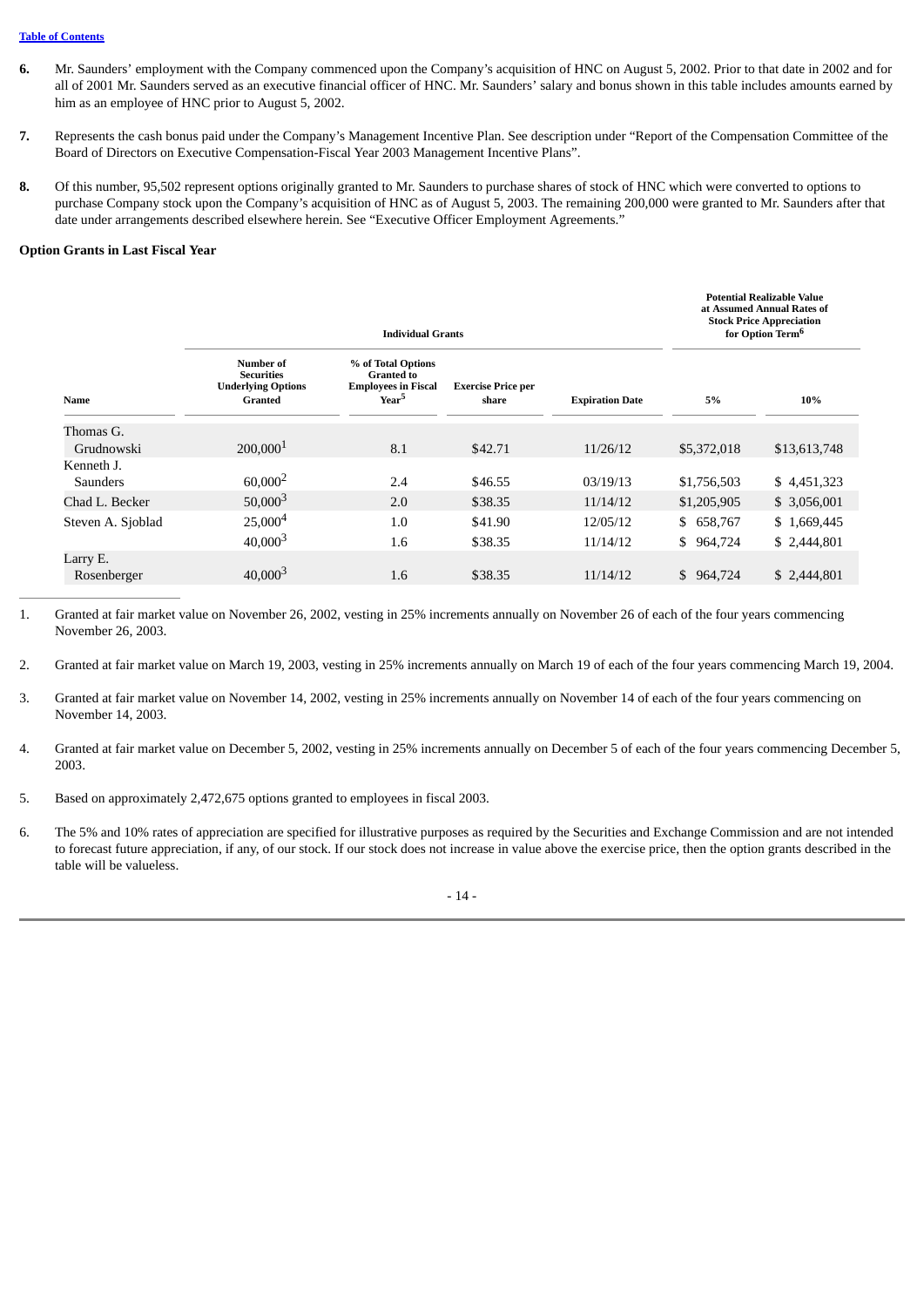## **Aggregated Option Exercises in Last Fiscal Year and Fiscal Year-End Option Values**

|                      | <b>Shares</b><br><b>Acquired on</b> | Value                 | <b>Number of Securities</b><br><b>Underlying Unexercised</b><br><b>Options at FY End</b> |               | Value of Unexercised<br><b>In-the-Money</b><br>Options at FY End <sup>2</sup> |               |
|----------------------|-------------------------------------|-----------------------|------------------------------------------------------------------------------------------|---------------|-------------------------------------------------------------------------------|---------------|
| Name                 | <b>Exercise</b>                     | Realized <sup>1</sup> | Exercisable                                                                              | Unexercisable | Exercisable                                                                   | Unexercisable |
| Thomas G. Grudnowski | 200,000                             | \$6,679,326           | 775.938                                                                                  | 484,062       | \$31,577,946                                                                  | \$11,510,175  |
| Kenneth J. Saunders  | 25,000                              | \$718,667             | 120.502                                                                                  | 210,000       | \$ 3,340,809                                                                  | \$4,899,600   |
| Chad L. Becker       | 28,125                              | 869.079<br>S.         | 24,376                                                                                   | 97,811        | 784.282                                                                       | \$2,467,360   |
| Steven A. Sjoblad    |                                     | 0.00<br>кD            | 45,000                                                                                   | 132,500       | \$1.118.249                                                                   | \$2,808,648   |
| Larry E. Rosenberger |                                     | \$<br>0.00            | 308,904                                                                                  | 108,625       | \$12,708,029                                                                  | \$2,727,755   |

1. Equal to the closing sales price of our Common Stock as reported by the New York Stock Exchange on the date the options were exercised, less the exercise price.

2. Based on the closing sales price of our Common Stock as reported by the New York Stock Exchange on September 30, 2003 (\$58.96), less the exercise price.

The following table provides certain information as of September 30, 2003 with respect to our equity compensation plans:

| <b>Plan Category</b>                                  | Number of<br>Securities to be<br><b>Issued upon</b><br><b>Exercise of</b><br><b>Outstanding Options</b> | <b>Weighted Average</b><br><b>Exercise Price of</b><br><b>Outstanding Options</b> | <b>Number of Securities</b><br><b>Remaining Available</b><br>for Future Issuance<br><b>Under Equity</b><br><b>Compensation Plans</b> |
|-------------------------------------------------------|---------------------------------------------------------------------------------------------------------|-----------------------------------------------------------------------------------|--------------------------------------------------------------------------------------------------------------------------------------|
| Equity compensation plans<br>approved by security     |                                                                                                         |                                                                                   |                                                                                                                                      |
| $h$ olders $1$                                        | 7,469,305                                                                                               | \$34.45                                                                           | 188,7162                                                                                                                             |
| Equity compensation plans<br>not approved by security |                                                                                                         |                                                                                   |                                                                                                                                      |
| holders <sup>3</sup>                                  | 1.781.906                                                                                               | \$25.59                                                                           |                                                                                                                                      |
|                                                       |                                                                                                         |                                                                                   |                                                                                                                                      |
| Total                                                 | 9,251,211                                                                                               | \$32.75                                                                           | 188,716                                                                                                                              |
|                                                       |                                                                                                         |                                                                                   |                                                                                                                                      |

1. Includes compensation plans approved by security holders of entities acquired by us.

- 2. Under our 1992 Long-term Incentive Plan, a number of shares equal to 4% of the number of shares of our Common Stock outstanding on the last day of the preceding fiscal year is available for grant under that plan in each fiscal year. The amount shown in the table does not include (i) the additional shares that became available for grant on October 1, 2003, or (ii) options to purchase 1,259,032 shares available for issuance under plans assumed by us in connection with the HNC acquisition, the issuance of which may be subject to further approval by our stockholders under the New York Stock Exchange corporate governance rules.
- 3. The equity compensation plans not approved by security holders consist of (i) individual option grants to some of our executive officers and our Chairman of the Board and (ii) grants under the 1998 Stock Option Plan of HNC which has been assumed by us in connection with the acquisition of HNC. Under each of the individual option grants, the exercise price of the options was equal to the fair market value on the date of grant and, except in one case noted below, the options vest in equal installments over four years. The recipients of these options, the grant date and the number of outstanding shares covered by the options are as follows: Thomas G. Grudnowski, August 1999, 595,000 shares (options vest 25% on the first anniversary of the grant date and in equal monthly installments thereafter during ensuing three years); Thomas G. Grudnowski; May and November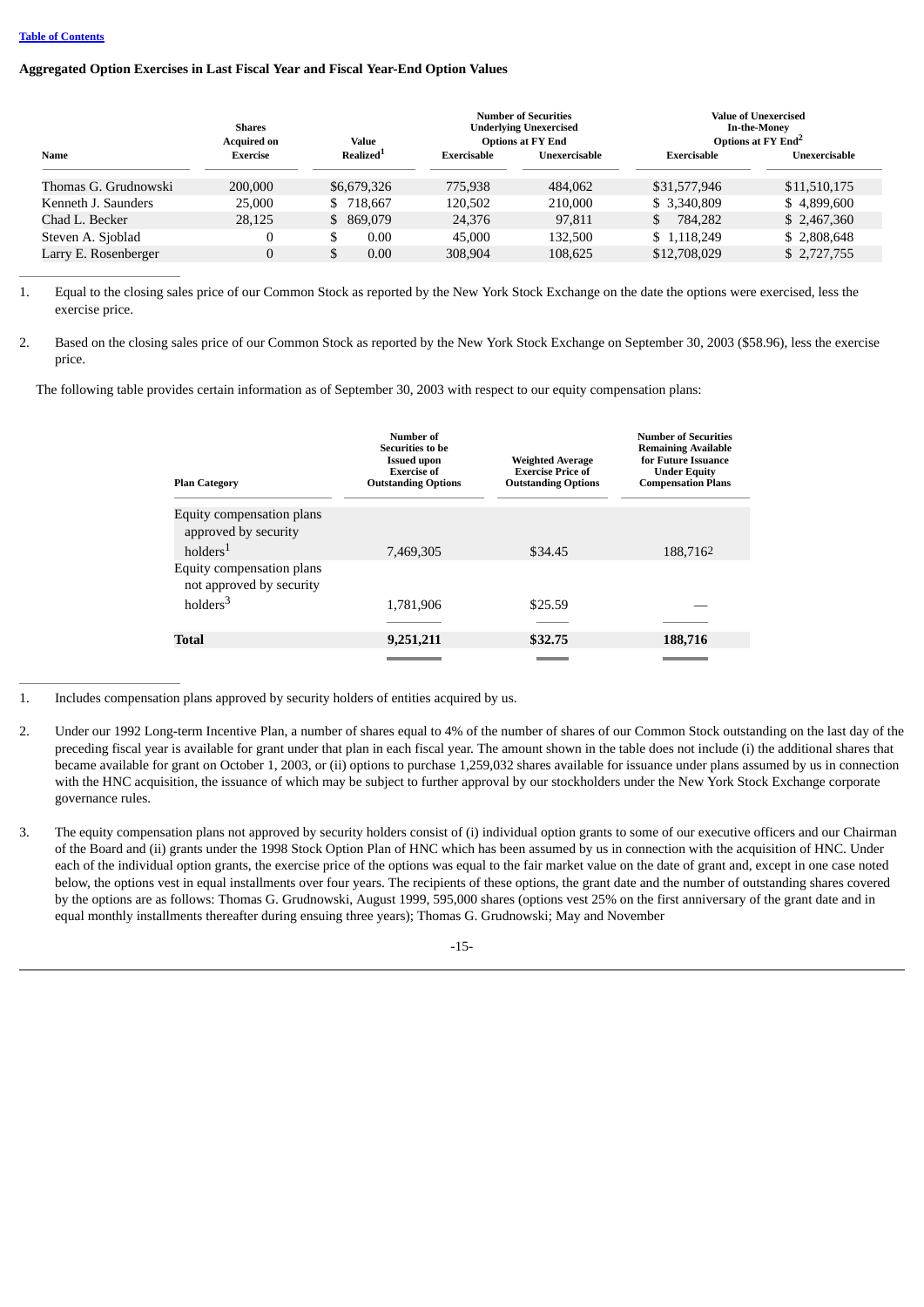2001, 150,000 shares; Mark P. Pautsch, August 2000, 194,062 shares; Kenneth J. Saunders, August 2002, 200,000 shares; and A. George Battle, February 2002, 11,250 shares. Options to purchase 631,594 shares of our common stock are outstanding under the 1998 Stock Option Plan of HNC. All options granted under the Plan must have an exercise price equal to the fair market value on the date of grant and generally vest over four years.

#### **Executive Officer Employment Agreements**

 Mr. Grudnowski has served as the Company's Chief Executive Officer and as a director since December 2, 1999. We entered into an employment agreement dated August 23, 1999, with Thomas G. Grudnowski. This agreement was amended on December 3, 1999, and December 26, 2001 (the "Grudnowski Employment Agreement"). The Grudnowski Employment Agreement had a term of four years, subject to earlier termination under certain circumstances, and expired December 1, 2003. As of that date, the Company and Mr. Grudnowski were considering the terms on which Mr. Grudnowski would provide his services to the Company in the future, but no definitive agreement for this purpose had been concluded. Through fiscal 2003 and prior to its termination, the Grudnowski Employment Agreement provided that, beginning in fiscal 2002, Mr. Grudnowski's annual base salary shall be \$550,000 and his incentive award may range from zero to twice his base salary, with a target equal to the base salary, and depending on the achievement of certain strategic, business and financial objectives to be mutually determined by Mr. Grudnowski and our Board of Directors within 90 days following the beginning of the fiscal year. Portions of this incentive award may be earned and paid more frequently than annually and may be paid under the provisions of our general employee incentive plan, as determined by the Compensation Committee. Pursuant to the Grudnowski Employment Agreement, we granted Mr. Grudnowski options vesting over four years to purchase up to 945,000 shares of our Common Stock , with an exercise price equal to the fair market value as of August 23, 1999, and options to purchase 90,000 shares of our Common Stock, with an exercise price equal to the fair market value as of December 3, 1999, which vested January 1, 2000. The options to purchase our Common Stock vest fully upon Company-initiated termination of Mr. Grudnowski's employment without cause, upon a change in control of the Company, or upon termination of employment owing to Mr. Grudnowski's death or disability. The Grudnowski Employment Agreement further provided that if we terminated Mr. Grudnowski's employment without cause, then we would pay Mr. Grudnowski, among other things, twice Mr. Grudnowski's base salary at the time of termination and twice the incentive award received by Mr. Grudnowski for the fiscal year immediately prior to termination. The Grudnowski Employment Agreement also provided that the Company would make available to Mr. Grudnowski, on a non-exclusive basis, a rental apartment in San Rafael, California for his use while on Company business.

 We entered into an employment agreement dated August 5, 2002, with Kenneth J. Saunders (the "Saunders Employment Agreement"). Mr. Saunders has served as the Company's Vice President and Chief Financial Officer since that date. The Saunders Employment Agreement is for a four year term, and is deemed renewed from year to year thereafter, subject to cancellation by either party. The Saunders Employment Agreement provides that Mr. Saunders' starting base salary will be \$341,000 subject to increases in the Company's sole discretion, and decreases, only if made to all similarly situated employees. Mr. Saunders is eligible under the Saunders Employment Agreement to participate in the Company's Management Incentive Plan, which currently provides for an annual payout opportunity from 0-100% of base salary, depending on Company performance and the achievement of specific mutually agreed goals and objectives. Pursuant to the Saunders Employment Agreement, the Company granted Mr. Saunders options vesting over four years to purchase 200,000 shares of Common Stock, with an exercise price equal to the fair market value on August 6, 2002, vesting 25% on each of the first four anniversaries of the grant date, contingent on Mr. Saunders' continued employment. The options to purchase Common Stock vest fully upon a change in control of the Company, coupled with an adverse change in employment, or upon termination of employment owing to Mr. Saunders' death or disability. If the Company terminates Mr. Saunders' employment without cause, options to purchase Common Stock vesting within twelve months following the date of his termination shall vest immediately, and, if Mr. Saunders wishes to exercise them, he must do so within up to one year following his termination. The Saunders Employment Agreement further provides that if the Company terminates Mr. Saunders' employment without cause, then the Company will pay Mr. Saunders, among other things, twice Mr. Saunders' base salary at the time of termination and a bonus of 100% of base salary. If Mr. Saunders is terminated following a change in control of the Company, he will receive two times the sum of his annual base salary as of the change in control date, plus a cash bonus of 100% of his base salary.

-16-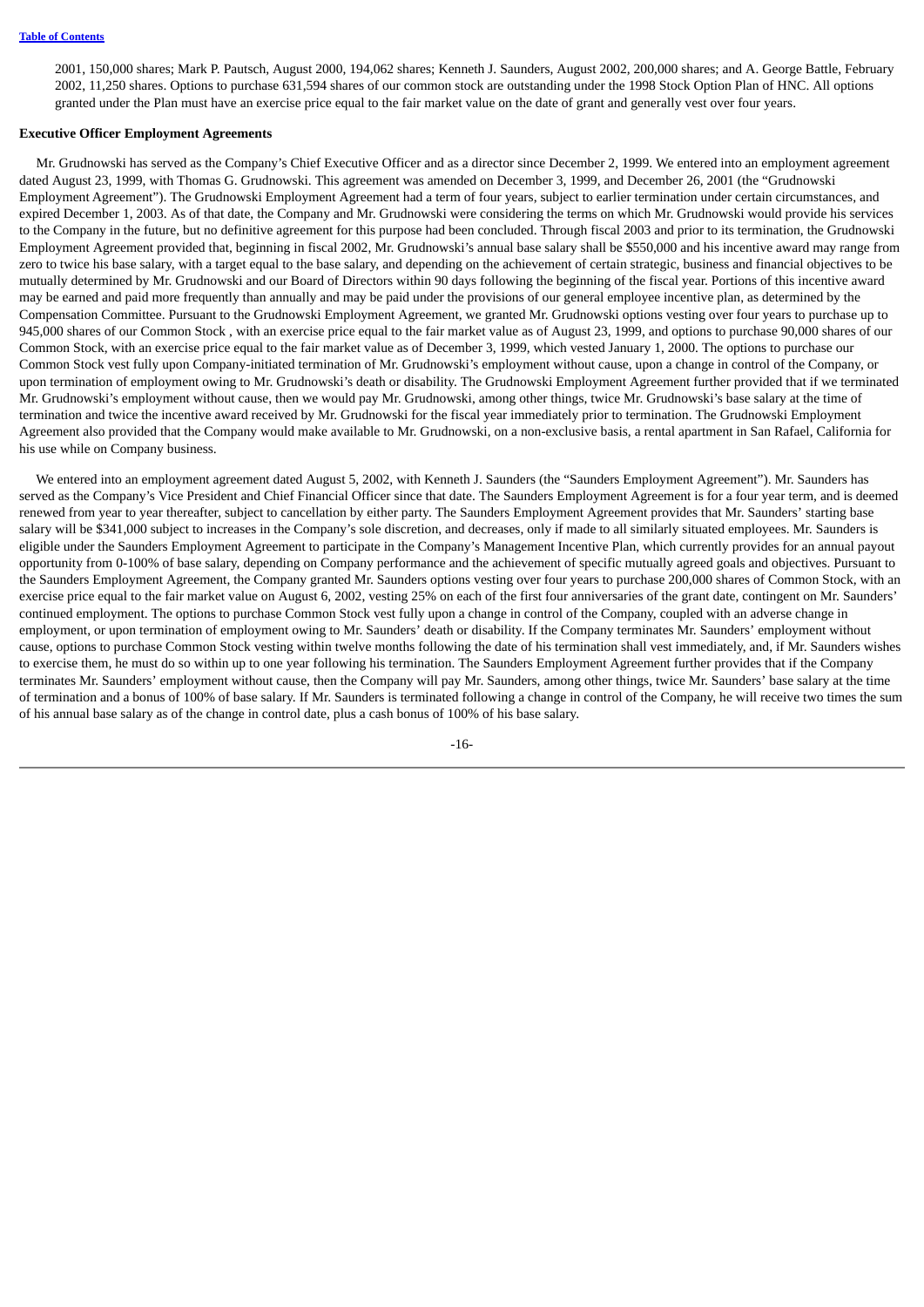#### **Executive Officer Change-in-Control Arrangements**

 Each of Chad L. Becker, Steven A. Sjoblad, and Larry E. Rosenberger is a party to a Management Agreement with the Company. Subject to certain provisions in these agreements, each of these officers is eligible for the following benefits, among others, if such officer's employment is terminated or the officer's responsibilities or compensation are materially diminished within one year following the occurrence of specified events generally involving a change in control of the Company: (i) a payment equal to such officer's annual base compensation then in effect, plus an amount equal to such officer's bonus or cash incentive payment for the fiscal year preceding the change in control; (ii) the immediate vesting of all stock options and satisfaction of the restrictions on any restricted stock held; and (iii) the right to continue to participate in any health, disability and life insurance plan or other program then in effect. Change-in-control events potentially triggering benefits under the Management Agreements would occur if any person acquires 30% or more of our outstanding Common Stock, and the current directors and those elected directors under normal circumstances cease to be a majority of the Board, or if a merger or other business combination occurs and our stockholders receive less than 70% of the resulting equity.

## **REPORT OF THE AUDIT COMMITTEE OF THE BOARD OF DIRECTORS**

<span id="page-20-0"></span> This Audit Committee is composed of three directors, each of whom has been determined by the Board to be an "independent director" under the Company's guidelines and the New York Stock Exchange listing requirements. The members of the Audit Committee are A. George Battle, Guy R. Henshaw and David S. P. Hopkins. The Board has determined that Mr. Battle is an "audit committee financial expert" within the meaning of Item 401(h) of Regulation S-K under the Exchange Act. The Audit Committee selects and retains the Company's independent auditors, and assists the Board in its oversight of the integrity of the Company's financial statements, including the performance of our independent auditors in their audit of our annual financial statements. The Audit Committee meets with management and the independent auditors as may be required. The independent auditors have full and free access to the Audit Committee without the presence of management. The Board of Directors has adopted a written charter for the Audit Committee which addresses the responsibilities of the Audit Committee and is attached to this proxy statement as Exhibit A. This report relates to the activities undertaken by the Audit Committee in fulfilling these responsibilities.

 On July 30, 2002, the Sarbanes-Oxley Act of 2002 was signed into law. Various requirements of this Act pertaining to the work of the Audit Committee became effective during fiscal 2003. The Audit Committee has met with representatives of management, legal counsel and our independent auditors to further its understanding of the Act's provisions. It also reviewed processes that already are in place as well as those processes that will be required to comply with the requirements of the Act as they become effective.

 The Audit Committee members are not professional accountants or auditors, and their functions are not intended to duplicate or to certify the activities of management or the independent auditors. In performing its functions, the Audit Committee acts only in an oversight capacity and necessarily relies on the work and assurances of the Company's management, which has the primary responsibility for financial statements and reports, and of the independent auditors, who, in their report, express an opinion on the conformity of the Company's annual financial statements to accounting principles generally accepted in the United States of America. In fulfilling its oversight responsibilities, the Audit Committee reviewed with management the audited financial statements included in the Annual Report on Form 10-K for the fiscal year ended September 30, 2003. This review included a discussion of the quality and the effectiveness of our financial reporting and controls, including the clarity of disclosures in the financial statements.

 In this context, the Audit Committee has met and held discussions with management and KPMG LLP, the Company's independent auditors. Management represented to the Audit Committee that the Company's consolidated financial statements were prepared in accordance with accounting principles generally accepted in the United States of America, and the Audit Committee has reviewed and discussed the consolidated financial statements with management and the independent auditors. The Audit Committee discussed with KPMG LLP matters required to be discussed by Statement on Auditing Standards No. 61 (Communication with Audit Committees).

 KPMG LLP also provided to the Audit Committee the written disclosures required by Independence Standards Board Standard No. 1 (Independence Discussions with Audit Committees), and the Audit Committee discussed with KPMG LLP the firm's independence.

 Based upon the Audit Committee's discussion with management and the independent auditors, and the Audit Committee's review of the representation of management and the report of the independent auditors to the Audit Committee, the Audit Committee recommended to the Board of Directors that the audited consolidated financial statements be included in the Company's Annual Report on Form 10-K for the year ended September 30, 2003, to be filed with the Securities and Exchange Commission.

Submitted by the Audit Committee of the Board of Directors.

A. George Battle Guy R. Henshaw (Chair) David S. P. Hopkins

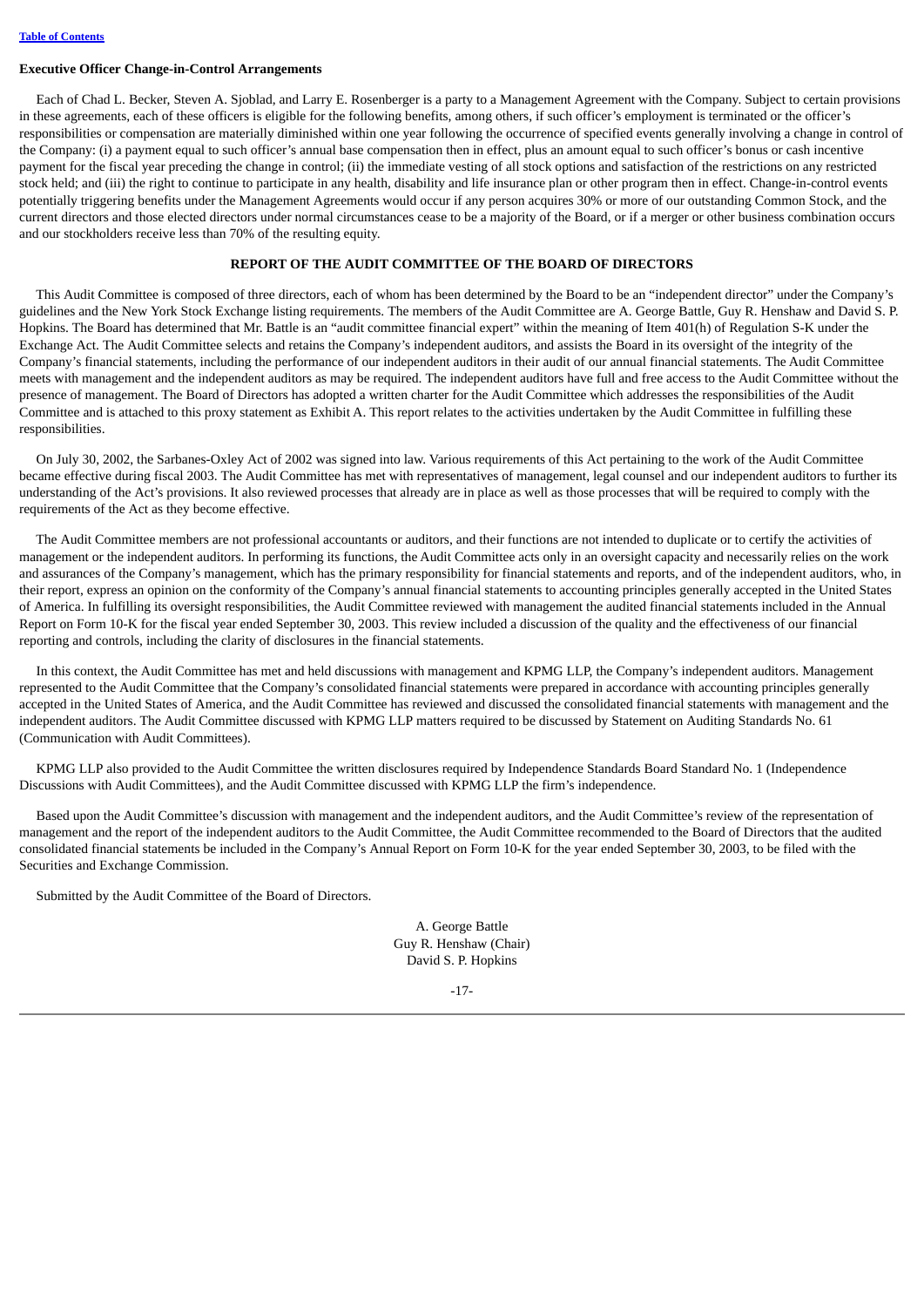## **REPORT OF THE COMPENSATION COMMITTEE OF THE BOARD OF DIRECTORS ON EXECUTIVE COMPENSATION**

<span id="page-21-0"></span> This Compensation Committee is composed entirely of non-employee Directors, each of whom has been determined by the Board to be an "independent director" under the Company's guidelines and the New York Stock Exchange listing requirements. The Compensation Committee determines all aspects of the compensation of our executive officers and considers and makes recommendations to the Board concerning action with respect to broadly based compensation and benefits plans. The Compensation Committee also administers the Company's 1992 Long-term Incentive Plan, its 2002 Stock Bonus Plan, and its 2003 Employment Inducement Award Plan, adopted November 16, 2003.

 The primary objectives of our executive compensation program are to provide a level of compensation to executives that will attract and retain well-qualified individuals, to structure their compensation packages so that a significant portion is tied to achieving targets for revenue growth and operating margin, and to align their interests with those of our stockholders through the use of stock-based compensation.

 In fiscal 2003, our executive compensation program consisted of three main components: annual base salary, participation in our Management Incentive Plan, and the opportunity to receive equity awards under the Company's qualified plans.

 The executive officers were eligible for the same benefits available generally to our employees, including group health and life insurance, participation in the employee stock purchase and 401(k) plans, and a profit sharing contribution to the 401(k) accounts made at the discretion of the Board of Directors. We also maintain a Supplemental Retirement and Savings Plan for the benefit of certain highly compensated employees, including all persons with the title vice president or above.

#### *Annual Base Salary*

 The Compensation Committee determines the annual base salary of each of our executive officers, including the Chief Executive Officer, subject to the provisions of any employment agreements. The same principles are applied in setting the salaries of all officers to ensure that salaries are equitably established. Salaries are determined annually by considering the officer's duties and responsibilities, the officer's ability to impact the Company's operations and profitability, the officer's experience and past individual performance, operational and strategic Company performance, and competitive market practices.

## *Fiscal Year 2003 Management Incentive Plan*

 Substantially all of the Company's employees participate in incentive plans based on the Company's performance with respect to goals for revenue growth and operating margin set by the Board of Directors for each fiscal year. For fiscal 2003, two such plans were approved by the Board of Directors. The Broad-Based Incentive Plan applied to non-executive employees, and the Management Incentive Plan applied to Vice Presidents and certain other senior leaders. Under both plans, an incentive compensation payout range was assigned to each participant at the beginning of the fiscal year based upon the participant's scope of responsibility. The midpoint of a participant's payout range increases with the level of the employee's responsibilities. The Compensation Committee sets the

-18-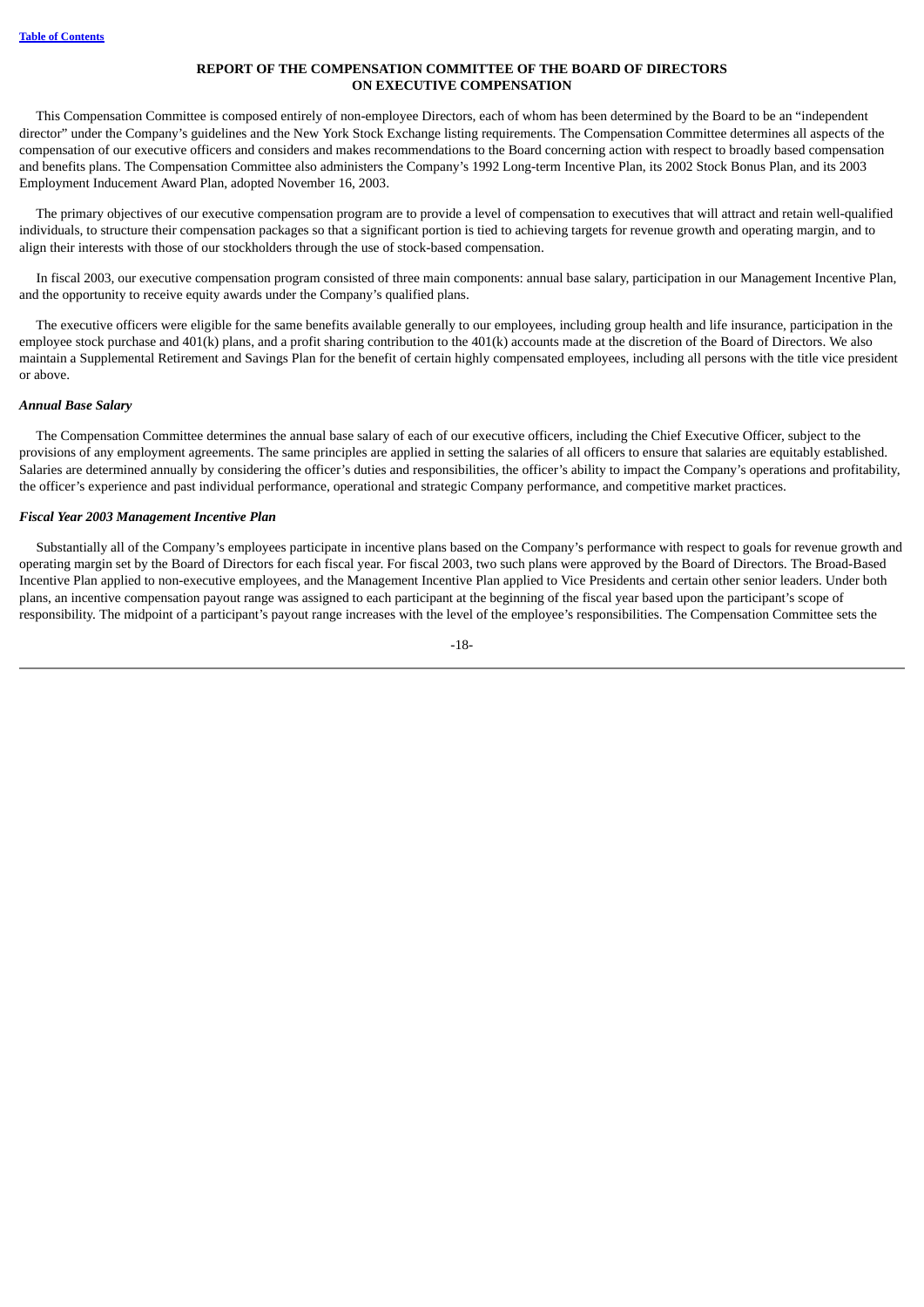incentive compensation payout range for each of the executive officers. During fiscal 2003, the Management Incentive Plan involved quarterly evaluation of two performance factors: the Company's actual performance in relation to revenue growth and operating margin goals previously established by the Board of Directors; and the Committee's assessment of individual participant performance. The Company performance factor determined the size of the overall incentive pool available for payout each quarter, while individual participant performance determined the point in each participant's payout range used for incentive calculation.

## *Options and Restricted Stock*

 The Compensation Committee administers two Company programs under which our executives may acquire our stock. These are the 1992 Long-term Incentive Plan and the 2002 Stock Bonus Plan. The Compensation Committee also administers the Company's Employment Inducement Award Plan, adopted November 16, 2003, under which options to purchase Common Stock may be granted to persons to induce them to accept employment with the Company. Through the date hereof, this program applied to all Company job levels, but has not been a source of option grants to persons who, upon acceptance of employment with the Company, became senior executive officers of the Company.

 Under the 1992 Long-term Incentive Plan, the Compensation Committee may award options to purchase our Common Stock or shares of restricted stock to any employee, including our executive officers. The exercise price for all options granted under this plan must be at least equal to the fair market value of the shares on the date of grant. The amounts of stock options granted to executive officers are based on the same factors as are set forth above with respect to annual base salaries. Awards of options were made to Messrs. Grudnowski, Saunders, Becker, Sjoblad and Rosenberger in fiscal 2003 and are reflected in the Option Grants in Last Fiscal Year Table.

 The 2002 Stock Bonus Plan was adopted to provide stock value-driven incentives to key employees specifically related to the successful completion of the HNC acquisition and integration of the HNC business. Under this plan, the Compensation Committee may award stock to key employees, subject to terms and conditions, including vesting requirements and price, specified by the Compensation Committee at the time of the award and memorialized in a written agreement between the Company and the recipient. Unless restrictions on stock awarded to one or more current recipients of awards under this plan lapse for any reason, no further shares are available for award under this plan. For this reason, in fiscal 2003 no awards of restricted stock were made under this plan. Awards issued to named executives in 2002 are further described elsewhere in this proxy statement.

## *Limits on Tax-Deductible Compensation*

Section 162(m) of the Internal Revenue Code of 1986, as amended, places a limit of \$1,000,000 on the amount of compensation that we may deduct in any year with respect to our five highest paid executives. However, performance-based compensation that has been approved by stockholders is excluded from the \$1 million limit. The Company has not adopted any formal policy with respect to Section 162(m), although the Compensation Committee generally structures compensation to be deductible and considers the cost and value to the Company in making compensation decisions that could result in non-deductibility. The Compensation Committee has on occasion made decisions that have resulted or may result in non-deductible compensation. The Compensation Committee believes that these decisions were appropriate and in the best interests of the Company.

#### *CEO Compensation*

 During 2003 our Chief Executive Officer was compensated pursuant to an employment agreement entered into in August 1999, as amended in December 1999 and December 2001 (the "Grudnowski Employment Agreement"). The Grudnowski Employment Agreement was negotiated in connection with our hiring of Mr. Grudnowski as Chief Executive Officer. The Grudnowski Employment Agreement terminated according to its terms as of December 1, 2003, and provided for an annual base salary of \$550,000 for fiscal 2003. Mr. Grudnowski is eligible to receive a bonus of between \$0 and \$1,100,000, based upon the Company achieving certain business and financial objectives mutually agreed upon between Mr. Grudnowski and the Board of Directors of the Company. The Compensation Committee took action in November 2003 to determine Mr. Grudnowski's incentive bonus for fiscal 2003. This determination was based on a subjective evaluation of Mr. Grudnowski's performance, which included the following:

-19-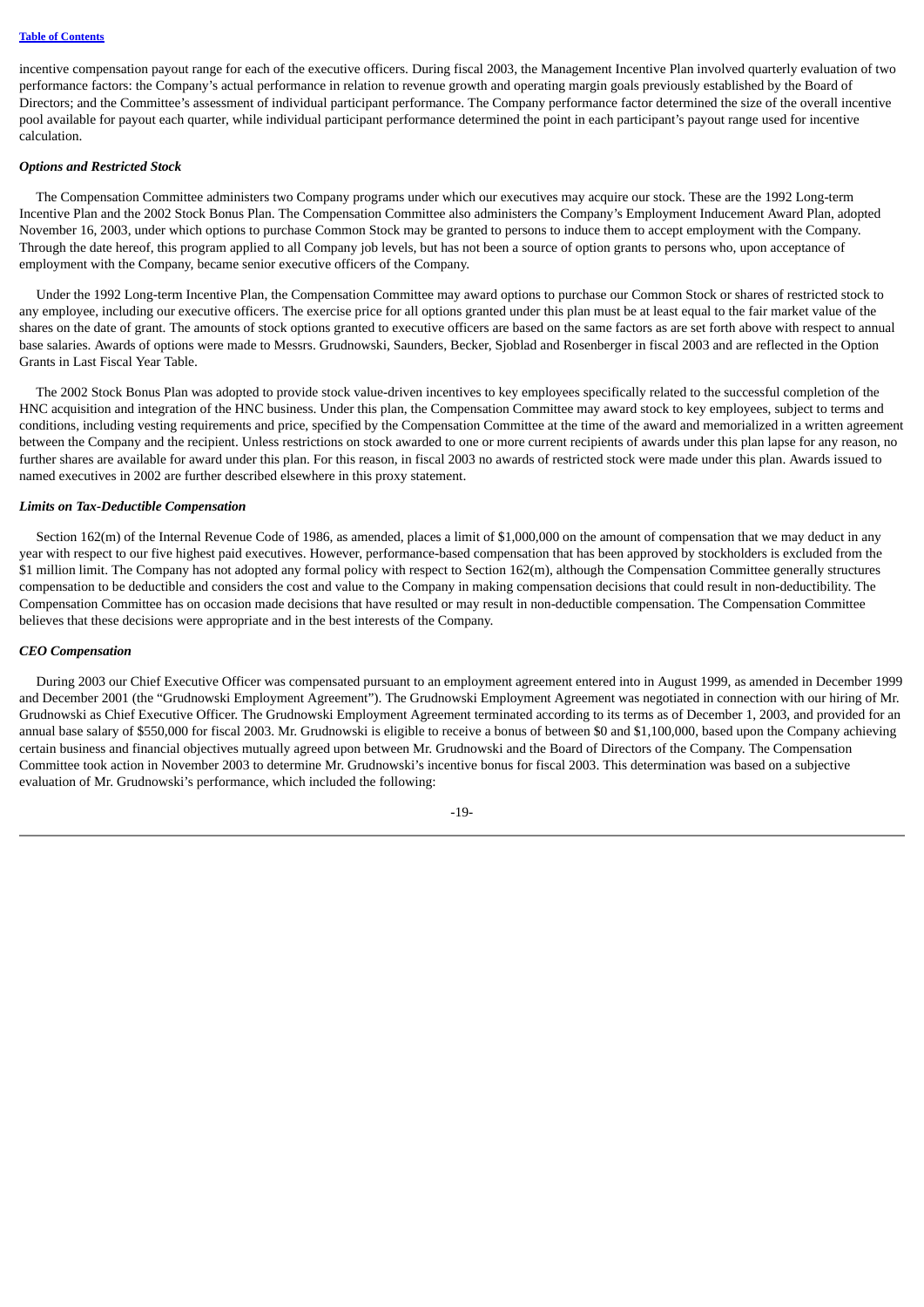- The successesful completion of the Company's efforts to integrate HNC;
- The strength of the Company's financial performance in an economically challenging environment, including significant gains in revenues and net income;
- Efficiencies and technical infrastructure improvements realized by the Company during the year;
- Success in the implementation of key business strategies;
- Construction and leadership of a strong management team; and
- Mr. Grudnowski's performance in connection with objectives articulated at the time of the fiscal 2002 performance evaluation process.

Based on all of these considerations, a cash incentive bonus of \$500,000 was awarded to Mr. Grudnowski.

 Under the Grudnowski Employment Agreement, Mr. Grudnowski received options to purchase 1,035,000 shares of the Company's Common Stock, of which options for 90,000 shares fully vested on January 1, 2000, and options for 945,000 shares vest over a period of four years. In fiscal 2003, options to purchase 200,000 shares of Common Stock were granted to Mr. Grudnowski based on the Compensation Committee's judgment with respect to the Company's operational and strategic performance, Mr. Grudnowski's individual performance, improvement in the market value of the Company's Common Stock, and competitive compensation levels. In lieu of options to purchase 100,000 shares, Mr. Grudnowski was offered, but he declined, the opportunity to receive 25,000 shares of restricted stock under the 1992 Long-term Incentive Plan. As of December 1, 2003, the parties were in discussion as to a new agreement to replace the Grudnowski Employment Agreement, but no such agreement had been made.

> Alex W. Hart Philip G. Heasley (Chair) Margaret L. Taylor

#### **Compensation Committee Interlocks and Insider Participation**

 Alex W. Hart, Philip G. Heasley and Margaret L. Taylor served as the members of our Compensation Committee for the fiscal year ended September 30, 2003. Messrs. Hart and Heasley and Ms. Taylor are non-employee Directors. None of our executive officers served as a director or as a member of a compensation committee of any business entity employing any of our directors during the fiscal year ended September 30, 2003.

$$
-20-
$$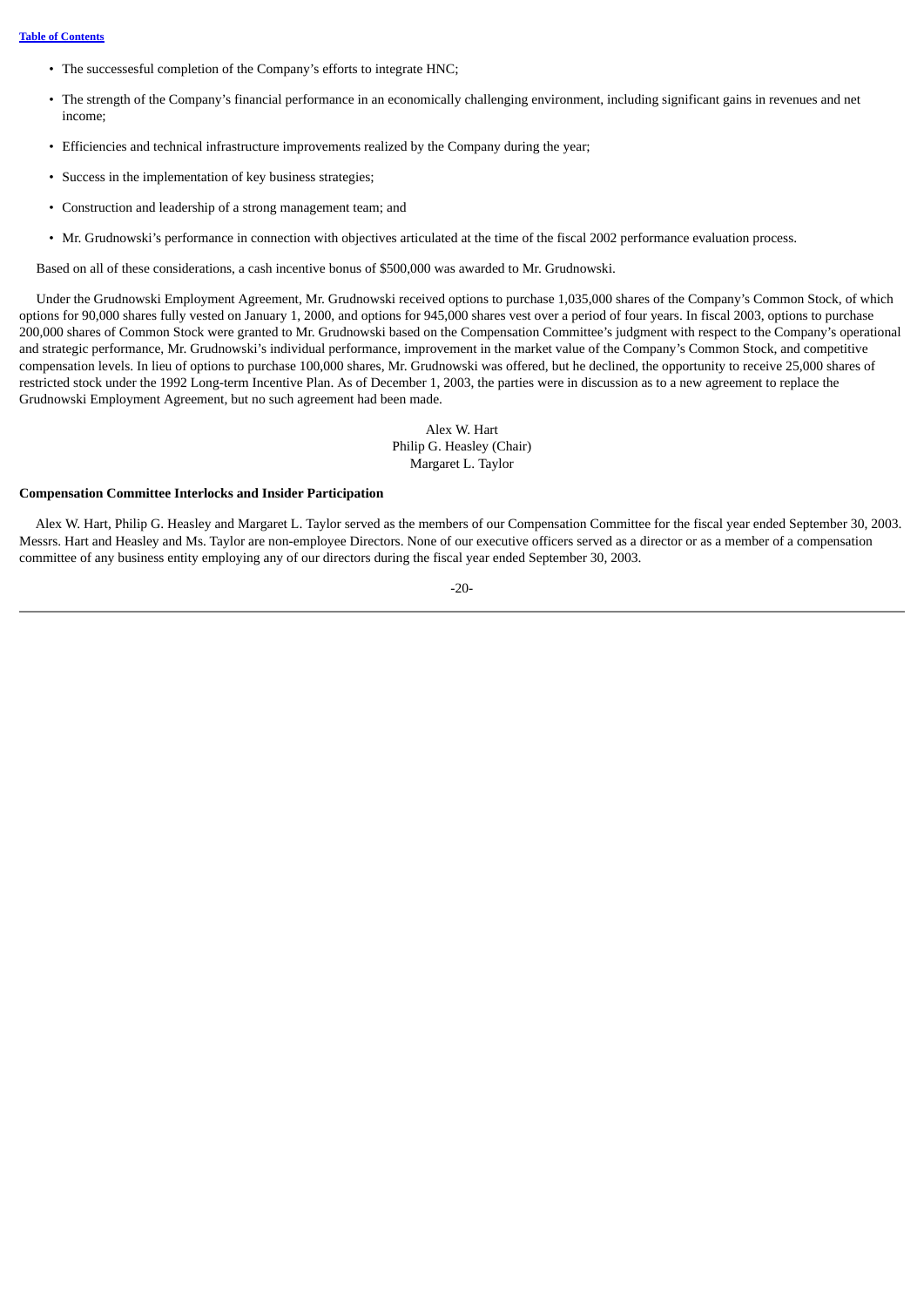#### **Performance Graph**

<span id="page-24-0"></span> The following graph shows the total stockholder return of an investment of \$100 in cash on September 30, 1998, in (i) the Company's Common Stock, (ii) the Research Data Group, Inc. Indices for the Standard & Poors' 500 Stocks (U.S. Companies), and (iii) the Standard & Poors' 500 Application Software Index, in each case with reinvestment of dividends. These indices relate only to stock prices and do not purport to afford direct comparison of the business or financial performance of the companies. The Company does not believe there are any publicly traded companies that compete with the Company across the full spectrum of our product and service offerings.

## **COMPARISON OF 5-YEAR CUMULATIVE TOTAL RETURN Among Fair Isaac Corporation, the S&P 500 Index, and the S&P Application Software Index**



#### **INDEXED RETURNS**

|                                |      | <b>Years Ending September 30</b> |        |        |        |        |
|--------------------------------|------|----------------------------------|--------|--------|--------|--------|
| Company / Index                | 1998 | 1999                             | 2000   | 2001   | 2002   | 2003   |
| FAIR ISAAC                     | 100  | 84.27                            | 128.40 | 213.39 | 222.02 | 400.95 |
| <b>S&amp;P 500 INDEX</b>       | 100  | 127.80                           | 144.78 | 106.24 | 84.48  | 105.08 |
| <b>S&amp;P 500 APPLICATION</b> |      |                                  |        |        |        |        |
| <b>SOFTWARE</b>                | 100  | 72.38                            | 107.44 | 34.59  | 25.10  | 35.71  |
|                                |      |                                  |        |        |        |        |

$$
-21-
$$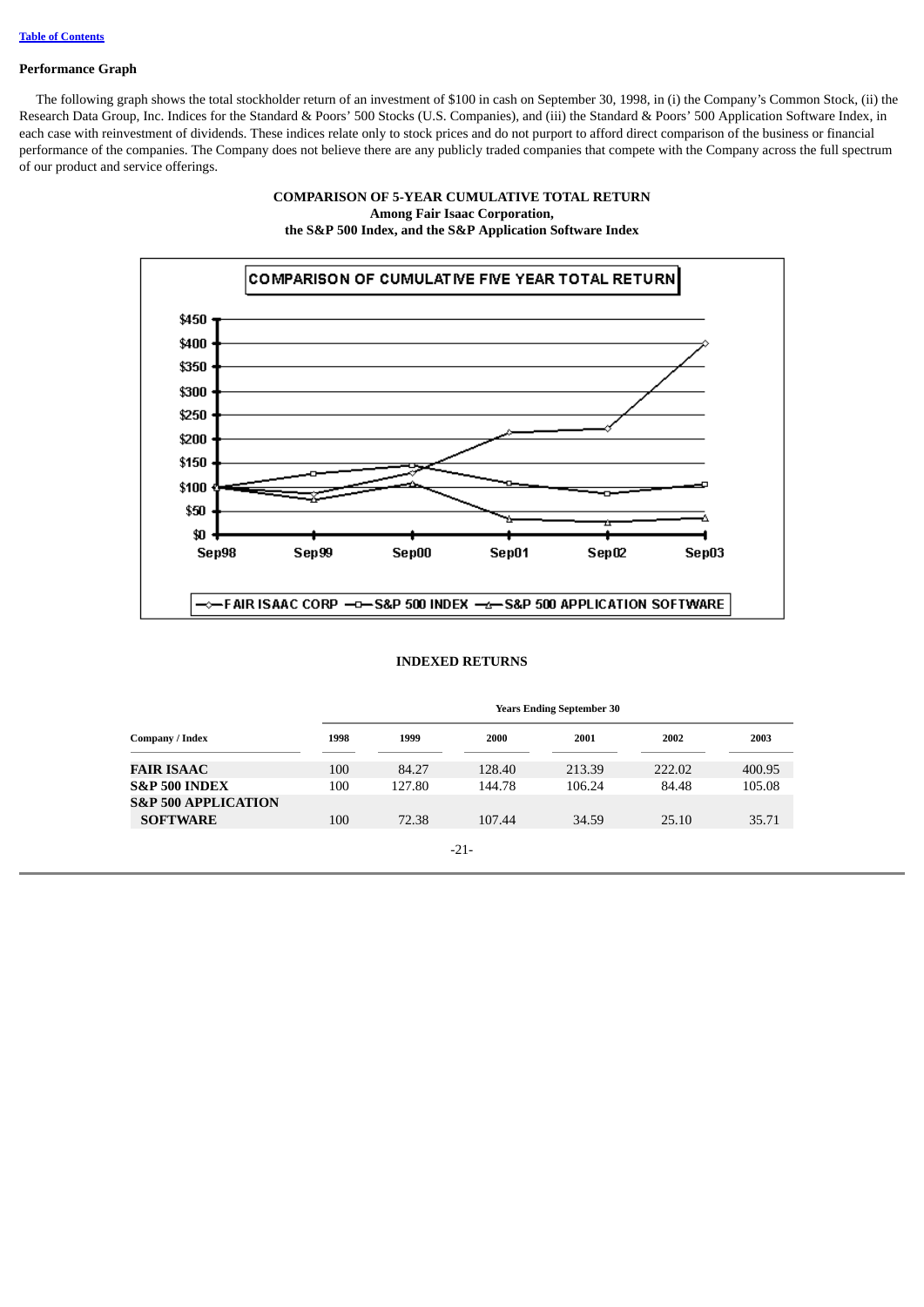#### **OTHER BUSINESS**

<span id="page-25-0"></span> Our Board of Directors does not know of any business to be presented at the Annual Meeting other than the matters set forth above, but, if other matters properly come before the meeting, it is the intention of the persons named in the proxies to vote in accordance with their best judgment on such matters.

## **SECTION 16(a) BENEFICIAL OWNERSHIP REPORTING COMPLIANCE**

<span id="page-25-1"></span> Section 16(a) of the Exchange Act, and the rules of the Securities and Exchange Commission (the "SEC") thereunder, require our directors, executive officers and persons who own more than 10% of our Common Stock to file reports of their ownership and changes in ownership of our Common Stock with the SEC. Our employees generally prepare these reports on the basis of information obtained from each director and officer. Based on information available to us, we believe that all reports required by Section 16(a) of the Exchange Act to be filed by its directors, executive officers and greater than 10% owners during the last fiscal year were filed on time.

#### **SUBMISSION OF PROPOSALS OF STOCKHOLDERS**

<span id="page-25-2"></span> Under the rules of the SEC, if a stockholder wants us to include a proposal in our proxy statement and proxy card for our 2005 Annual Meeting of Stockholders, the proposal must be received at our Corporate Secretary's Office, 200 Smith Ranch Road, San Rafael, California 94903, no later than 5:00 p.m. local time on October 4, 2004, to be considered for inclusion in the proxy statement and proxy card for that meeting. Stockholder communications to the Board, including any such communications relating to director nominees, may also be addressed to the Corporate Secretary at that address. The Board believes that no more detailed process for these communications is appropriate, due to the variety in form, content and timing of these communications. The Secretary will forward the substance of meaningful stockholder communications, including those relating to director candidates, to the Board or the appropriate committee upon receipt.

 In order for business, other than a stockholder proposal included in our proxy statement and proxy card, to be properly brought before the 2005 Annual Meeting by a stockholder, the stockholder must give timely written notice thereof to our Corporate Secretary and must otherwise comply with our By-laws. Our By-laws provide that, to be timely, a stockholder's notice must be received by our Corporate Secretary at our principal executive offices not fewer than 60 days nor more than 90 days prior to the scheduled date of the Annual Meeting. If the Company gives fewer than 70 days' notice or prior public disclosure of the scheduled meeting date, then, to be timely, the stockholder's notice must be received no later than the earlier of (i) the close of business on the tenth day following the day on which such notice was mailed or such disclosure was made, whichever occurs first, and (ii) two days prior to the scheduled meeting date.

By Order of the Board of Directors

Andrea M. Fike Vice President, General Counsel and Secretary

Dated: January 8, 2004

-22-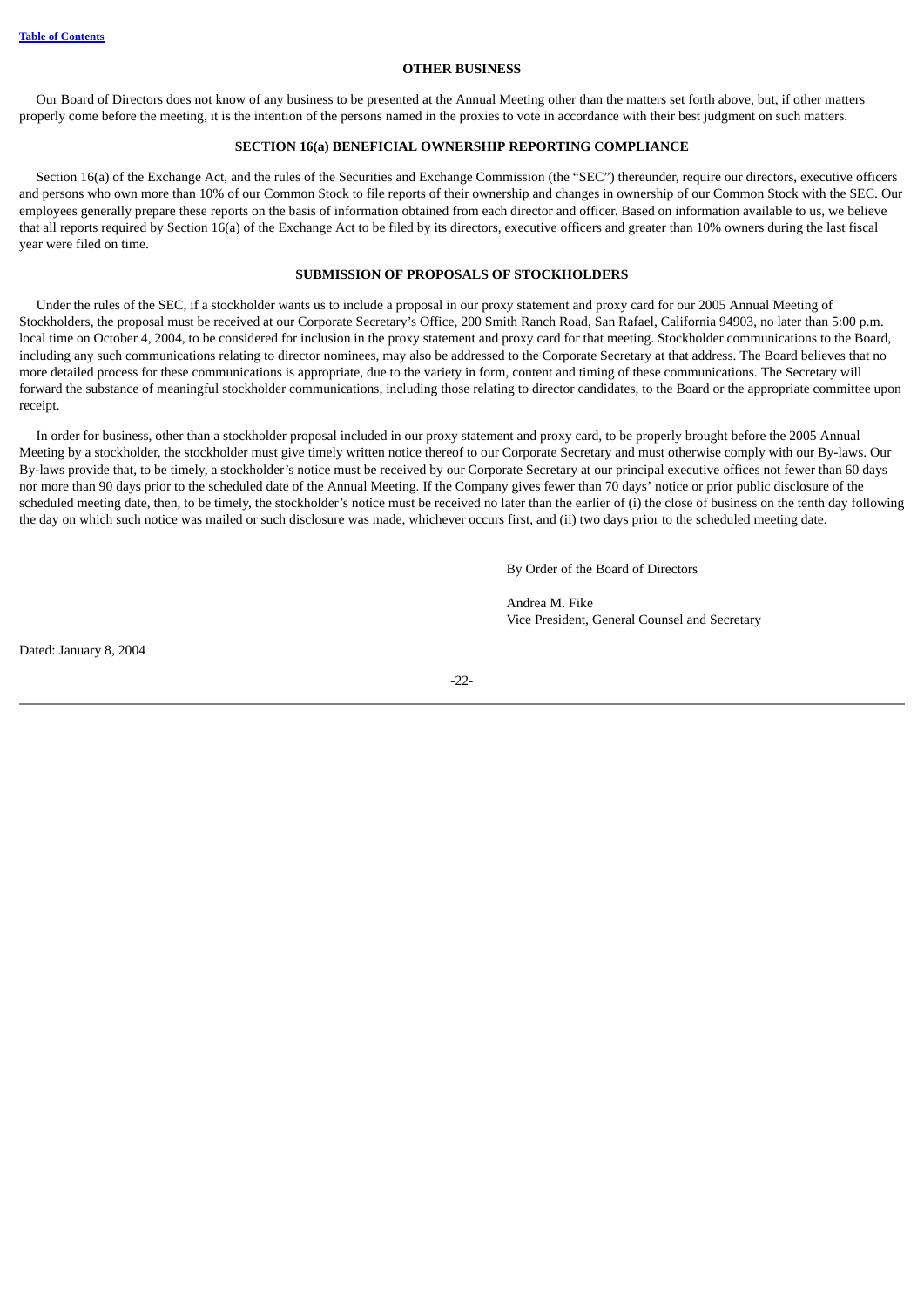Exhibit A

## **FAIR ISAAC CORPORATION AUDIT COMMITTEE CHARTER**

#### **Purpose**

The Audit Committee is appointed by the Board to monitor (1) the integrity of the financial statements of Fair Isaac Corporation (the "Company"), (2) the independent auditor's qualifications and independence, (3) the performance of the Company's internal audit function and independent auditors, and (4) the compliance by the Company with legal and regulatory requirements.

## **Committee Membership**

The Audit Committee shall consist of no fewer than three members. The members of the Audit Committee shall meet the independence and experience requirements of the New York Stock Exchange, Section 10A(m)(3) of the Securities Exchange Act of 1934 (the "Exchange Act") and the rules and regulations of the Securities and Exchange Commission (the "Commission") and any requirements established by the Board. The Audit Committee shall assist the Board in its determination as to whether or not at least one member of the Audit Committee is an "audit committee financial expert" as defined by the Commission.

The members of the Audit Committee shall be appointed by the Board on the recommendation of the Governance and Executive Committee. Audit Committee members may be replaced by the Board.

## **Committee Chair**

The Audit Committee shall be presided over by a Chair, identified by the Board or, in the absence of such identification, selected by the Committee's members from among those members. The Chair, in consultation with the members of the Audit Committee, will determine the frequency and length of the Committee's meetings and develop the Committee's agenda.

#### **Meetings**

The Audit Committee shall meet as often as it determines, but not less frequently than as necessary to review quarterly or other reporting of the Company's financial performance and as necessary in support of the Company's financial report certification process. The Audit Committee shall meet periodically with management, the internal auditors and the independent auditor in separate executive sessions. The Audit Committee may request any officer or employee of the Company or the Company's outside counsel or independent auditor to attend a meeting of the Committee or to meet with any members of, or consultants to, the Committee.

## **Committee Authority and Responsibilities**

The Audit Committee shall have the sole authority to appoint or replace the independent auditor (subject, if applicable, to shareholder ratification). The Audit Committee shall be directly responsible for the compensation and oversight of the work of the independent auditor (including resolution of disagreements between management and the independent auditor regarding financial reporting) for the purpose of preparing or issuing an audit report or related work. The independent auditor shall report directly to the Audit Committee.

The Audit Committee shall pre-approve all auditing services and permitted non-audit services (including the fees and terms thereof) to be performed for the Company by its independent auditor, subject to the *de minimus* exceptions for non-audit services described in Section 10A(i)(1)(B) of the Exchange Act which are approved by the Audit Committee prior to the completion of the audit. he Audit Committee may form and delegate authority to subcommittees consisting of one or more members when appropriate, including the authority to grant pre-approvals of audit and permitted non-audit services, provided that decisions of such subcommittee to grant pre-approvals shall be presented to the full Audit Committee at its next scheduled meeting.

 $-23$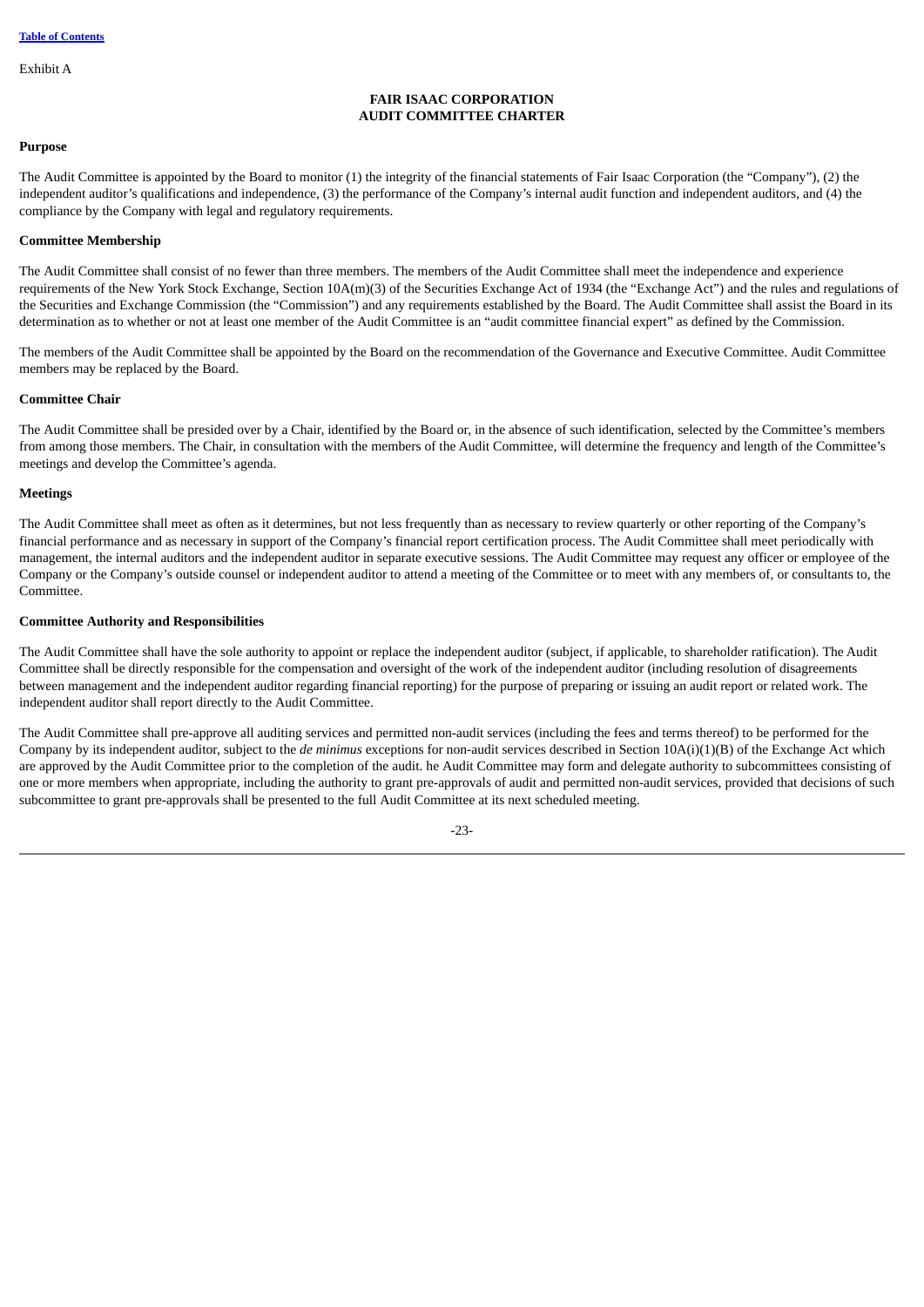The Audit Committee shall have the authority, to the extent it deems necessary or appropriate, to retain independent legal, accounting or other advisors. he Company shall provide for appropriate funding, as determined by the Audit Committee, for payment of compensation to the independent auditor for the purpose of rendering or issuing an audit report and to any advisors employed by the Audit Committee.

The Audit Committee shall make regular reports to the Board. The Audit Committee shall review and reassess the adequacy of this Charter annually and recommend any proposed changes to the Board for approval. The Audit Committee shall annually review the Audit Committee's own performance.

The Audit Committee, to the extent it deems necessary or appropriate, shall:

Financial Statement and Disclosure Matters

- 1. Review and discuss with management and the independent auditor the annual audited financial statements, including disclosures made in management's discussion and analysis, and recommend to the Board whether the audited financial statements should be included in the Company's Form 10-K.
- 2. Review and discuss with management and the independent auditor the Company's quarterly financial statements prior to the filing of its Form 10-Q, including the results of the independent auditor's review of the quarterly financial statements.
- 3. Discuss with management and the independent auditor significant financial reporting issues and judgments made in connection with the preparation of the Company's financial statements, including any significant changes in the Company's selection or application of accounting principles, any significant deficiencies or material weaknesses in the adequacy of the Company's internal controls and any special steps adopted in light of significant control deficiencies.
- 4. Review and discuss quarterly reports from the independent auditors on:
	- (a) All critical accounting policies and practices to be used.
	- (b) All alternative treatments of financial information within generally accepted accounting principles that have been discussed with management, ramifications of the use of such alternative disclosures and treatments, and the treatment preferred by the independent auditor.
	- (c) Other material written communications between the independent auditor and management, such as any management letter or schedule of unadjusted differences.
- 5. Discuss with management the Company's policies regarding earnings press releases, including the use of "pro forma" or "adjusted" non-GAAP information, as well as the Company's policies regarding financial information and earnings guidance provided to analysts and rating agencies.
- 6. Discuss with management and the independent auditor the effect of regulatory and accounting initiatives as well as off-balance sheet structures on the Company's financial statements.
- 7. Discuss with management the Company's major financial risk exposures and the steps management has taken to monitor and control such exposures, including the Company's risk assessment and risk management policies.
- 8. Discuss with the independent auditor the matters required to be discussed by Statement on Auditing Standards No. 61 relating to the conduct of the audit, including any significant events, transactions or changes in accounting principles or estimates that potentially affect the quality of financial reporting, difficulties encountered in the course of the audit work, any restrictions on the scope of activities or access to requested information, and any significant disagreements with management.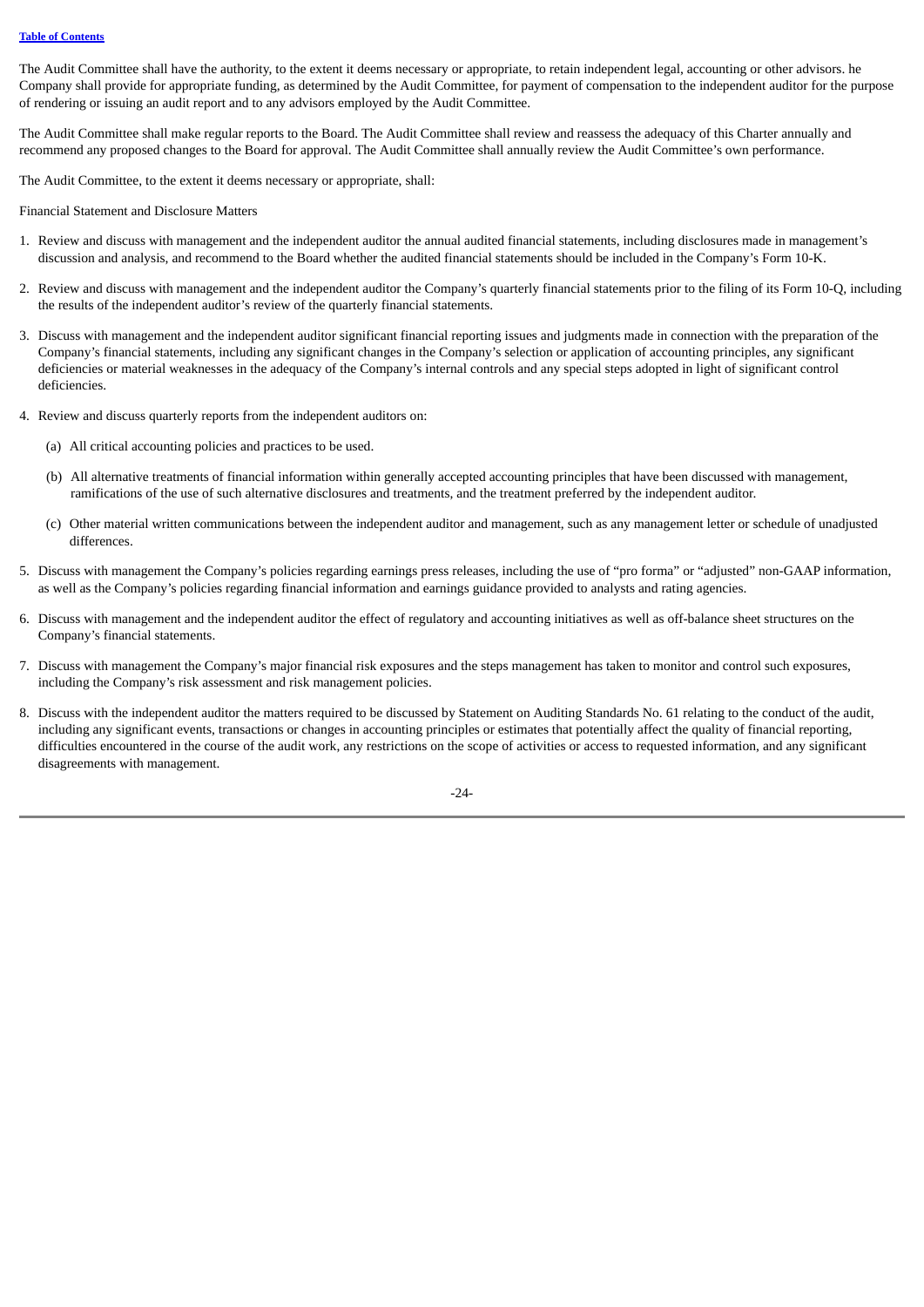#### **Table of [Contents](#page-4-0)**

- 9. Review disclosures made to the Audit Committee by the Company's CEO and CFO during their certification process for the Form 10-K and Form 10-Q about any significant deficiencies in the design or operation of internal controls or material weaknesses therein and any fraud involving management or other employees who have a significant role in the Company's internal controls.
- 10. Prepare the report required by the rules of the Commission to be included in the Company's annual proxy statement.

Oversight of the Company's Relationship with the Independent Auditor

- 11. Review and evaluate the lead partner of the independent auditor team.
- 12. Obtain and review a report from the independent auditor at least annually regarding (a) the independent auditor's internal quality-control procedures, (b) any material issues raised by the most recent internal quality-control review, or peer review, of the firm, or by any inquiry or investigation by governmental or professional authorities within the preceding five years respecting one or more independent audits carried out by the firm, (c) any steps taken to deal with any such issues, and (d) all relationships between the independent auditor and the Company. Evaluate the qualifications, performance and independence of the independent auditor, including considering whether the auditor's quality controls are adequate and the provision of permitted non-audit services is compatible with maintaining the auditor's independence, and taking into account the opinions of management and internal auditors. The Audit Committee shall present its conclusions with respect to the independent auditor to the Board.
- 13. Oversee the rotation of the lead (or coordinating) audit partner having primary responsibility for the audit and the audit partner responsible for reviewing the audit as required by law or regulation.
- 14. Recommend to the Board policies for the Company's hiring of employees or former employees of the independent auditor who participated in any capacity in the audit of the Company.
- 15. Annually receive written notice from the independent auditor regarding its independence as required in Independence Standards Board Standard No. 1 and discuss such annual report with the independent auditor at an Audit Committee meeting.
- 16. Discuss with the national office of the independent auditor issues on which they were consulted by the Company's audit team and matters of audit quality and consistency.
- 17. Meet with the independent auditor prior to the audit to discuss the planning and staffing of the audit.

Oversight of the Company's Internal Audit Function

- 18. Review the appointment and replacement of the senior internal auditing executive.
- 19. Review the significant reports to management prepared by the internal auditing department and management's responses.
- 20. Discuss with the independent auditor and management the internal audit department responsibilities, budget and staffing and any recommended changes in the planned scope of the internal audit.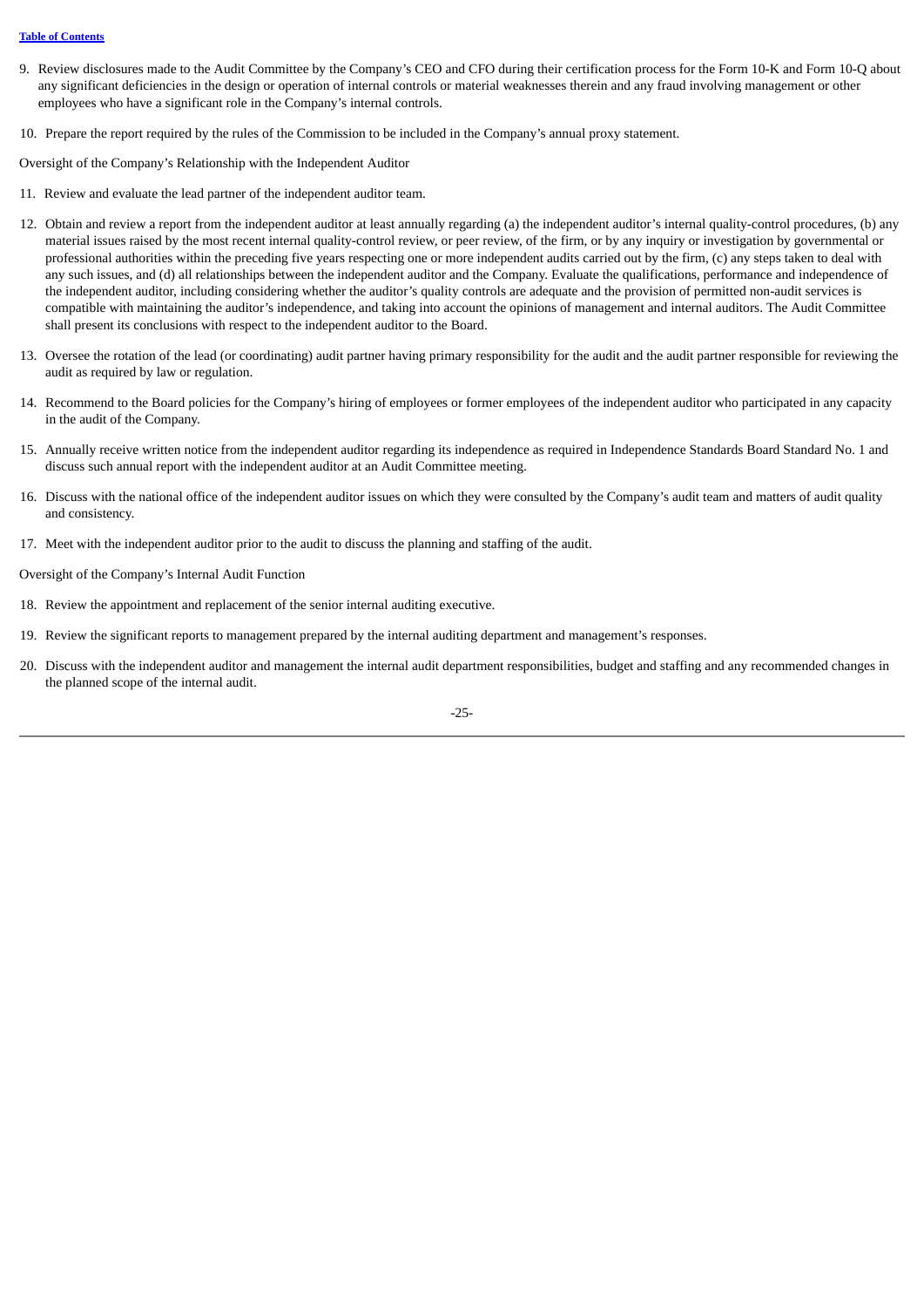Compliance Oversight Responsibilities

- 21. Obtain from the independent auditor assurance that Section 10A(b) of the Exchange Act has not been implicated.
- 22. Oversee adequate communication of the Company's Code of Business Conduct and Ethics to employees throughout the organization and review employee compliance with this Code.
- 23. Oversee adequate communication of any code of ethics adopted by the Company applicable to the Company's senior financial management to such senior financial management, and, if necessary, consider and approve any amendments to, or waivers granted under, such policy.
- 24. Establish procedures for the receipt, retention and treatment of complaints received by the Company regarding accounting, internal accounting controls or auditing matters, and the confidential, anonymous submission by employees of concerns regarding questionable accounting or auditing matters.
- 25. Discuss with management and the independent auditor any correspondence with regulators or governmental agencies and any published reports which raise material issues regarding the Company's financial statements or accounting policies.
- 26. Discuss with the Company's General Counsel legal matters that may have a material impact on the financial statements or the Company's compliance policies.

## **Limitation of Audit Committee's Role**

While the Audit Committee has the responsibilities and powers set forth in this Charter, it is not the duty of the Audit Committee to plan or conduct audits or to determine that the Company's financial statements and disclosures are complete and accurate and are in accordance with generally accepted accounting principles and applicable legal and other requirements. These are the responsibilities of management and the independent auditor. The Audit Committee is entitled to rely on the information provided by the Company's management and the judgment and advice of professional experts and counselors.

-26-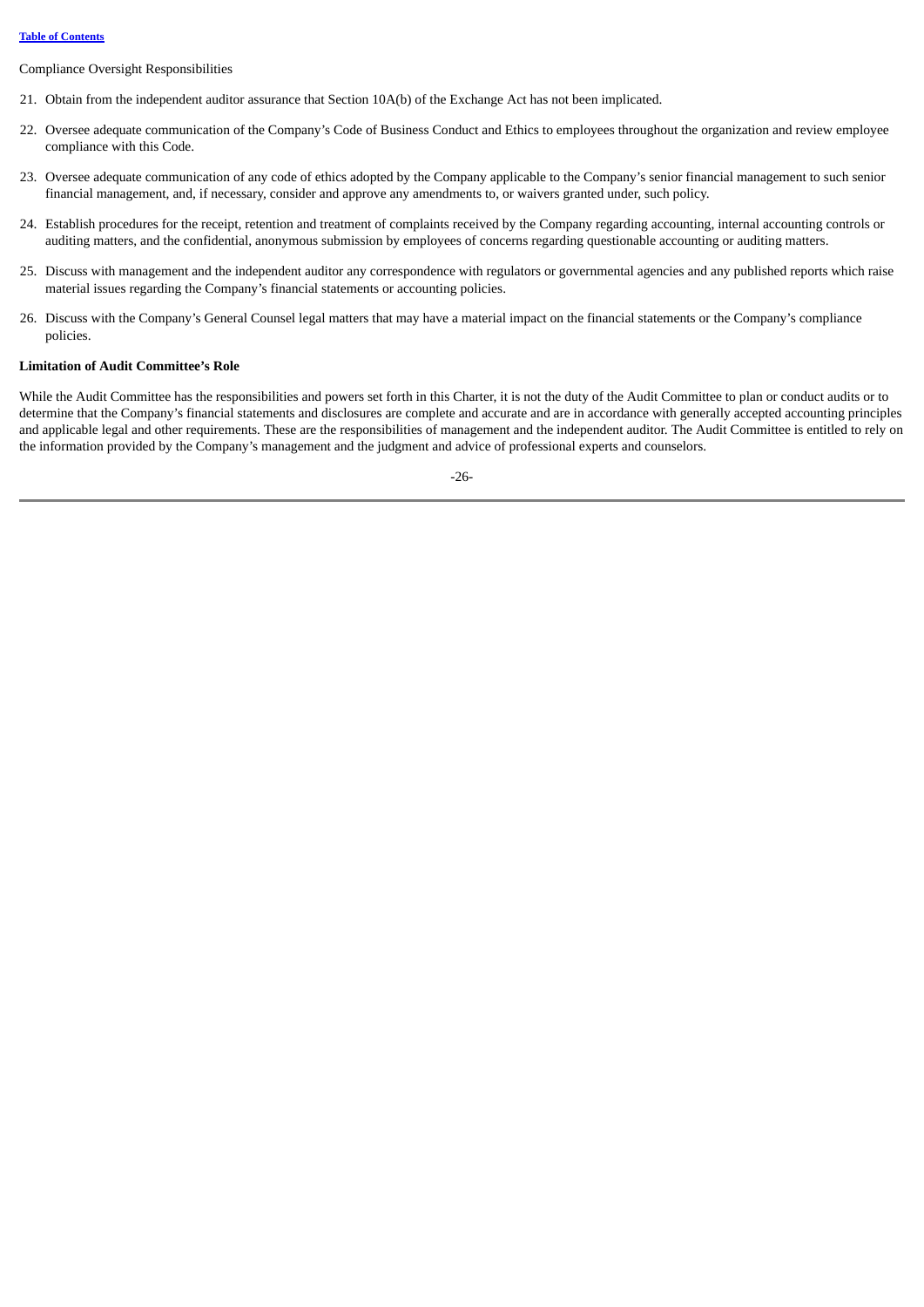**PROXY**



# **PROXY SOLICITED BY BOARD OF DIRECTORS FOR ANNUAL MEETING FEBRUARY 2, 2004**

The undersigned hereby appoints Andrea M. Fike, Nancy E. Fraser or Thomas G. Grudnowski or any of them, as Proxies, each with the power to appoint his or her substitute, and hereby authorizes them to represent and to vote, as designated on the reverse, all the shares of Common Stock of Fair Isaac Corporation that the undersigned is entitled to vote at the Annual Meeting of Stockholders to be held on February 2, 2004, or any postponement or adjournment thereof.

**(Continued to be signed on the other side)**

# **FOLD AND DETACH HERE**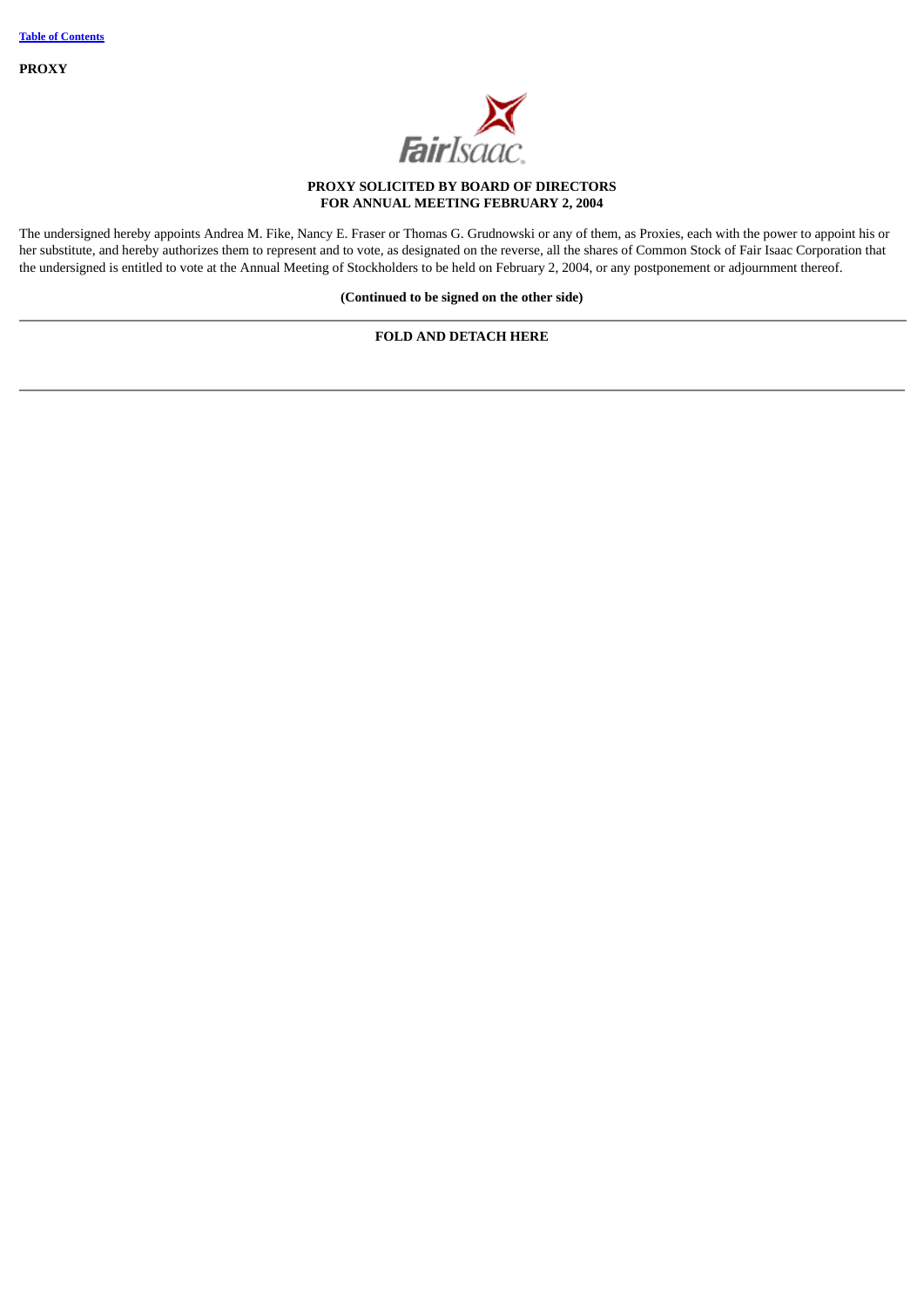| 1.        | <b>ELECTION OF DIRECTORS</b><br>If you wish to withhold<br>authority to vote for any<br>individual nominee, strike a line through that<br>nominee's name in the list below: | <b>FOR ALL NOMINEES</b><br><b>BELOW</b><br>(except as indicated)<br>$\mathbf{o}$              | WITHHOLD FOR ALL<br><b>NOMINEES BELOW</b><br>(except as indicated)<br>$\Omega$ |                     |                            |
|-----------|-----------------------------------------------------------------------------------------------------------------------------------------------------------------------------|-----------------------------------------------------------------------------------------------|--------------------------------------------------------------------------------|---------------------|----------------------------|
| Nominees: |                                                                                                                                                                             |                                                                                               |                                                                                |                     |                            |
|           | 01 A. George Battle<br>02 Tony J. Christianson<br>03 Thomas G. Grudnowski<br>04 Alex W. Hart                                                                                | 05 Phillip G. Heasley<br>06 Guy R. Henshaw<br>07 David S. P. Hopkins<br>08 Margaret L. Taylor |                                                                                |                     |                            |
| 2.        | Amend the Certificate of Incorporation to increase the number of authorized shares<br>of common stock from 100,000,000 to 200,000,000                                       | <b>FOR</b><br>0                                                                               | <b>AGAINST</b><br>$\Omega$                                                     | <b>ABSTAIN</b><br>0 |                            |
| 3.        | To ratify the appointment of KPMG LLP as the Company's independent auditors<br>for the current fiscal year.                                                                 |                                                                                               | <b>FOR</b><br>0                                                                | <b>AGAINST</b><br>0 | <b>ABSTAIN</b><br>$\Omega$ |

4. In their discretion upon such other business as may properly come before the meeting.

**THIS PROXY WHEN EXECUTED WILL BE VOTED AS DIRECTED BY THE UNDERSIGNED STOCKHOLDER, IF NO SUCH DIRECTIONS ARE MADE, THIS PROXY WILL BE VOTED "FOR" ALL NOMINEES LISTED IN PROPOSAL 1 (SUBJECT TO DISCRETIONARY ALLOCATION OF VOTES BY THE PROXIES IN THE EVENT CUMULATIVE VOTING IS APPLICABLE, AS DESCRIBED IN THE ACCOMPANYING PROXY STATEMENT) AND "FOR" ITEMS 2 AND 3.**

(Note: Sign exactly as your name appears on this proxy card. If shares are held jointly, each holder should sign. When signing as attorney, executor administrator, trustee or guardian, please give full title as such. If corporation or partnership, please sign in firm name by authorized person.)

I plan to attend the Meeting: o

Signature(s) and the set of the set of the set of the Dated Controllers and the set of the set of the set of the set of the set of the set of the set of the set of the set of the set of the set of the set of the set of the

WHETHER OR NOT YOU PLAN TO ATTEND THE MEETING IN PERSON, YOU ARE URGED TO SIGN AND PROMPTLY MAIL THIS PROXY IN THE RETURN ENVELOPE PROVIDED SO THAT YOUR SHARES MAY BE REPRESENTED AT THE MEETING. PLEASE VOTE, DATE AND PROMPTLY RETURN THIS PROXY IN THE ENCLOSED ENVELOPE WHICH IS POSTAGE PREPAID IF MAILED IN THE UNITED STATES.

**FOLD AND DETACH HERE**